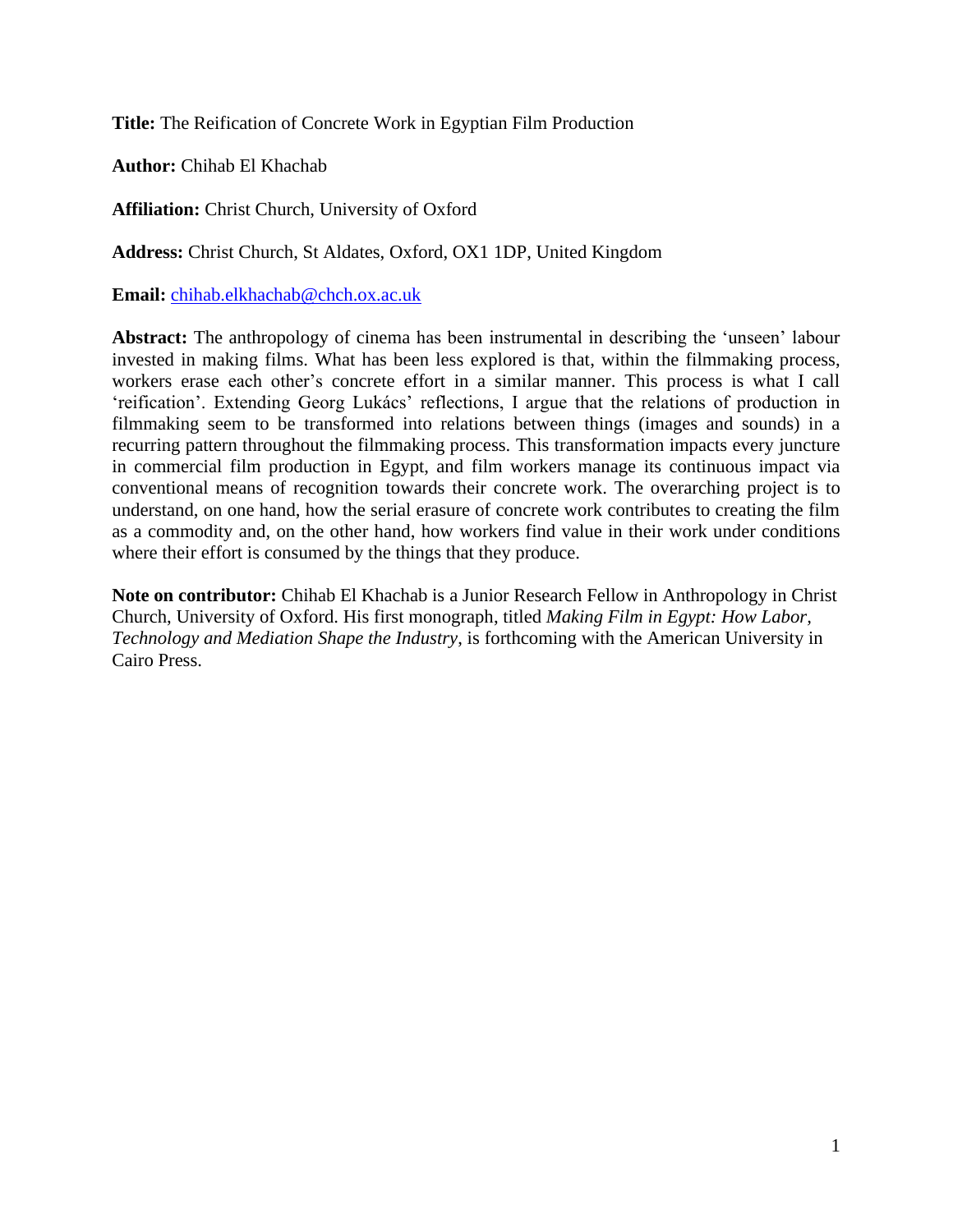# **The Reification of Concrete Work in Egyptian Film Production<sup>i</sup>**

The dream-like nature of cinema has been a common matter of reflection in film theory since its early days (Epstein 1946, Morin 1957, Baudry 1975, Metz 1982). Yet, the extent to which these reflections ignore the concrete work behind these dreams is striking. The 'anthropology of cinema', as Lotte Hoek calls it (2016), has been instrumental in dispelling these illusions by shedding light on film workers behind the scenes (see Ganti 2012, Wilkinson-Weber 2014, Martin 2016). Similar ethnographies have shown the necessary collaboration between creative and technical workers in shaping the complex and inventive activity of filmmaking (Grimaud 2003, Hoek 2014, Meyer 2015, Pandian 2015). This interest in filmmaking labour has been central in a neighbouring interdisciplinary subfield of media studies known as 'production studies' (Caldwell 2008, Mayer, Banks & Caldwell 2009, Hesmondhalgh & Baker 2013, Curtin & Sanson 2016, Banks, Conor & Mayer 2016, Curtin & Sanson 2017). Much like the anthropology of cinema, production studies have established that the concrete making of film is nothing like a dream, but involves global flows of people and capital, hierarchical divisions of labour, and specialized sociotechnical processes with recognizably different dynamics in different industries.

The descriptive impetus behind this scholarship has been to make 'visible', through ethnographic description, filmmaking labour that is 'invisible' in mainstream media discourse or among non-insiders to the industry. Such a concern has been integral in media production ethnographies more broadly (see Bishara 2013, Gürsel 2016). The rhetoric of revelation circumvents the question of how, *within* media production processes, concrete work is made visible or invisible to media producers in different ways depending on their position in an already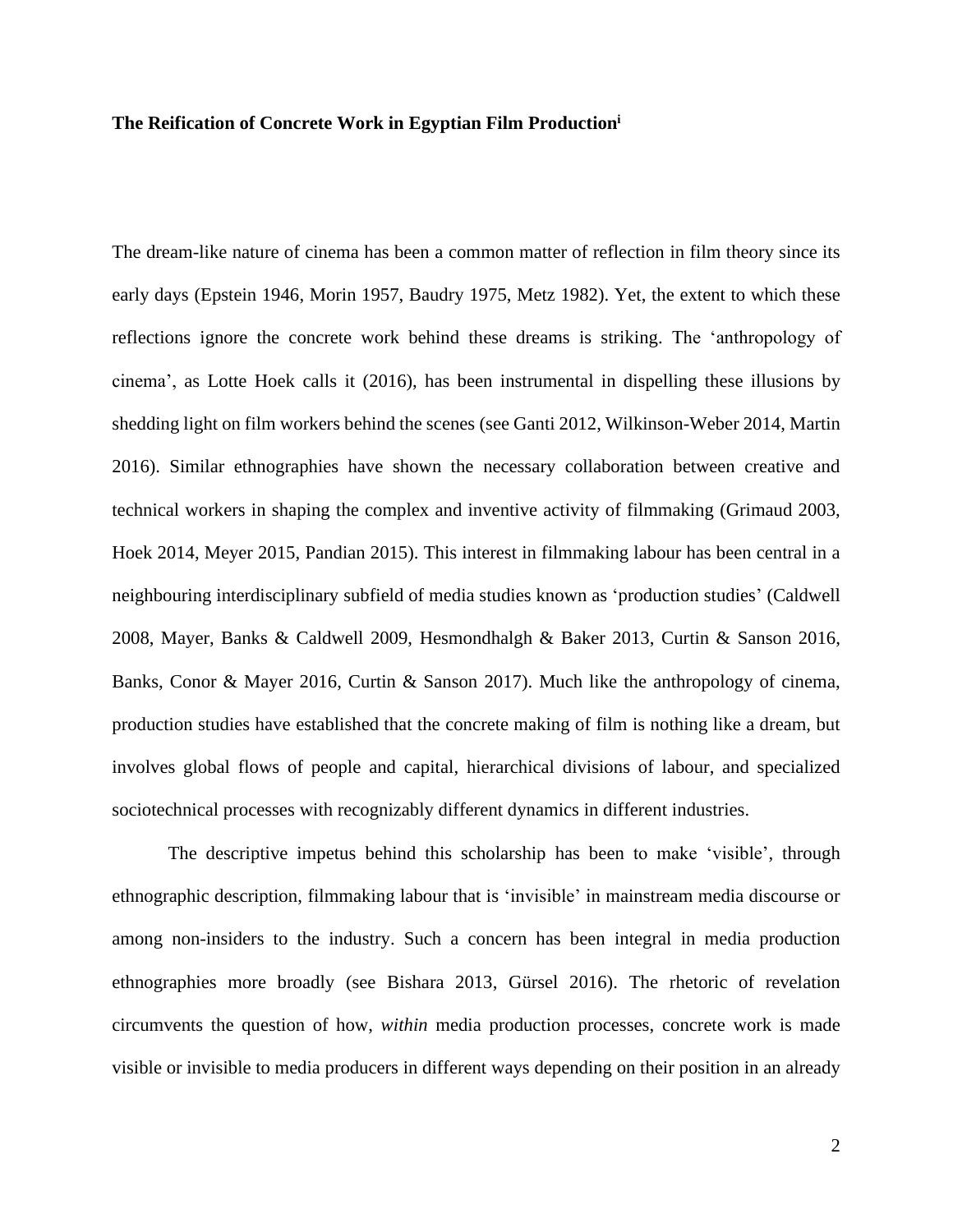unequal industrial landscape. Media production labour is not merely invisible beyond the confines of the industry, but it has varying degrees of visibility depending on prevailing labour hierarchies in a given media industry. This article argues that metaphorically 'seeing' media production through ethnographic writing is insufficient to account for how media workers themselves 'see' each other's concrete work. Eschewing metaphors of visibility and invisibility, I suggest that the notions of reification and recognition present more accurate analytical tools to grasp how media workers experience their concrete work.

I borrow the term 'reification' from a genealogy of theorists extending back to Georg Lukács in his seminal essay on 'Reification and the Consciousness of the Proletariat' (1971). This essay has been appropriated in disciplines as diverse as psychology (Gabel 1962), sociology (Berger & Pullberg 1965, Berger & Luckmann 1967), literary theory (Goldmann 1959, Williams 1980), and philosophy (Honneth 2008, Feenberg 2015). Yet few anthropologists have engaged with the notion beyond its vernacular usage in academic anthropology, where 'to reify' means 'to essentialize'. Sónia Silva has recently defined reification as 'the universal human tendency to apprehend abstractions as things' (2013: 80). Michael Taussig, on his part, has used reification as an unproblematic equivalent to Marx's commodity fetishism (1980a, 1980b). Lukács' own definition is more ambiguous. Reification is a generalization of commodity fetishism to all spheres of life, such that 'a relation between people takes on the character of a thing and thus acquires a "phantom objectivity", an autonomy that seems so strictly rational and all-embracing as to conceal every trace of its fundamental nature: the relation between people' (1971: 83).

This article will not attempt to give coherence to Lukács' original notion of reification or its subsequent appropriations, which have been actively remoulded to the shape of changing social, political, and institutional concerns (see Edward W. Said's analysis of reification as a travelling

3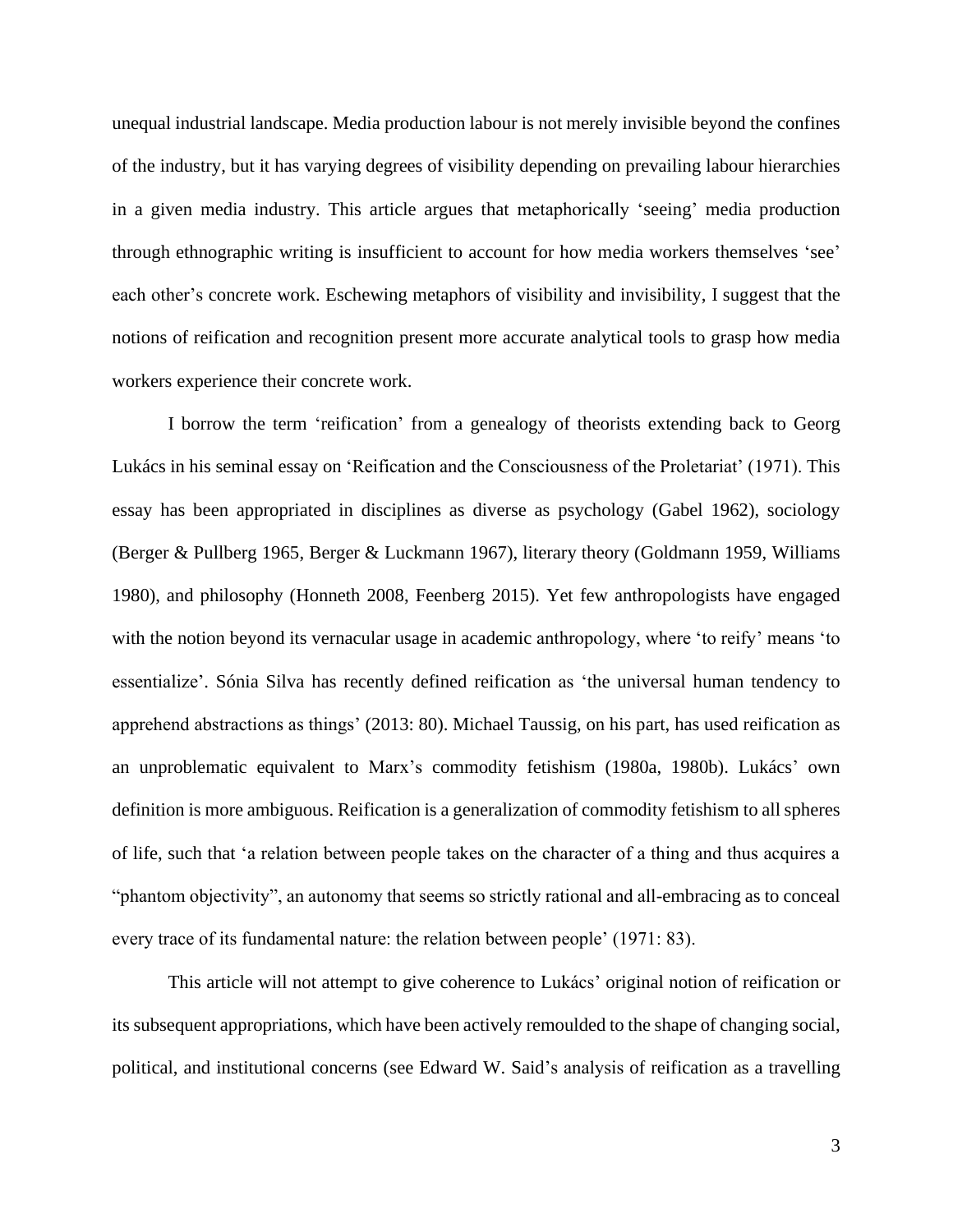theory, 1983). Rather, I will repurpose the concept to address the important yet undertheorized effect whereby concrete work in industrial production is serially erased by the unfolding production process. This erasure occurs when the effort exerted by co-present workers in a certain stage of production is reduced to a set of physical objects that are *passed on* to later stages. These objects physically shape the outcome of production while hiding the labour behind their making: they act as 'mediators' in Bruno Latour's sense (2000). These mediators are not commodities strictly speaking, because they are not made to be bought and sold on their own, but their main use value lies in creating commodities. In Lukács' terms, such mediators conceal a relation between people before the commodity is even made.

Filmmaking is a textbook case of reification in this sense. 'The film' can seem to be made by a series of things – screenplays, scouting pictures, audio-visual material, editing cuts – but this impression is ethnographically incorrect. It is as clear to the anthropologist as it is to the film crew that the operation of scouting locations, say, is not just a series of nice pictures shown to the director and his/her collaborators, but a very exhausting task executed by production workers who run around Cairo to photograph in detail various locations in various neighbourhoods through unenviable traffic conditions. The basic point is that reification reduces the activity of scouting to mere objects – scouting pictures – once they are *passed on* to crew members whose jobs are predicated on considering them *qua* objects – say, the director who selects potential shooting locations based on the production crew's pictures. This situation recurs throughout the production process. For instance, all set design work executed by the art director, his/her assistants, the prop master, and the chief builder is reified into images once the material passes on to the editor, whose work is again reified once the film passes on to an audience. Borrowing from Roy Dilley (2004), it is as though the sphere of (film) production was intentionally hidden to allow the free play of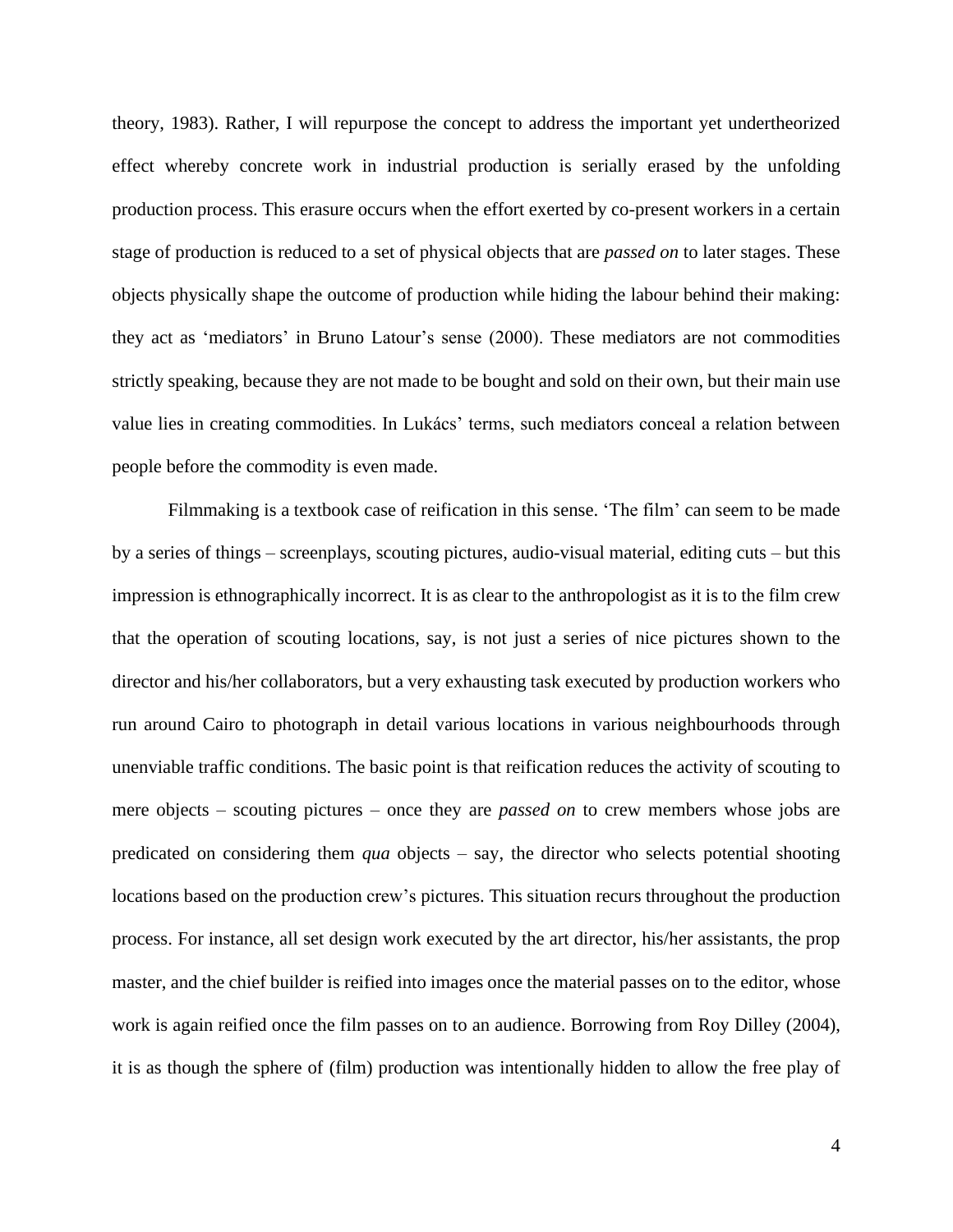values and meanings in (film) consumption. This serial hiding benefits higher-end crew members such as the director and his/her collaborators, who get to enjoy maximal credit for 'the film' as an artistic creation by shedding away the concrete work invested in its making.

This conception of reification makes two contributions to the analysis of capitalist wage labour and value creation in anthropology (see Bear 2014, Harvey & Krohn-Hansen 2018, Lukács 2020). First, reification is the basic condition under which media products can become commodities. In a sense, all the labour invested in the filmmaking process is part and parcel of the film product. Yet it is the *serial erasure* of this labour that transforms the various mediators produced in the course of filmmaking into a finished film commodity – circulated on the film distribution market, with a given price tag, and consumed in various exhibition venues. This erasure is not just an ordinary technical facet of filmmaking, then, but the condition under which the totality of labour invested in filmmaking becomes an audio-visual trace commodified in film form and attributed to certain crew members. Second, the specific way in which concrete work is reified in media production generates an uneven recognition of the totality of labour invested in the film. Out of all the workers working on a given project, only a select few can lay claim to the authorship of the film and all the work done on its images and sounds, while most will not leave traces on the film product except in ending credits or in fleeting moments on screen. These forms of recognition cannot undo the serial erasure of labour inherent in filmmaking, but they offer conventional means through which workers relate to the commodity despite the inevitable reification of their concrete work.

This article examines reification and recognition in the case of commercial film production in Egypt, based on fieldwork conducted between 2013 and 2015. I have mainly followed two feature film projects from screenwriting to postproduction during this period: *Décor* (2014) and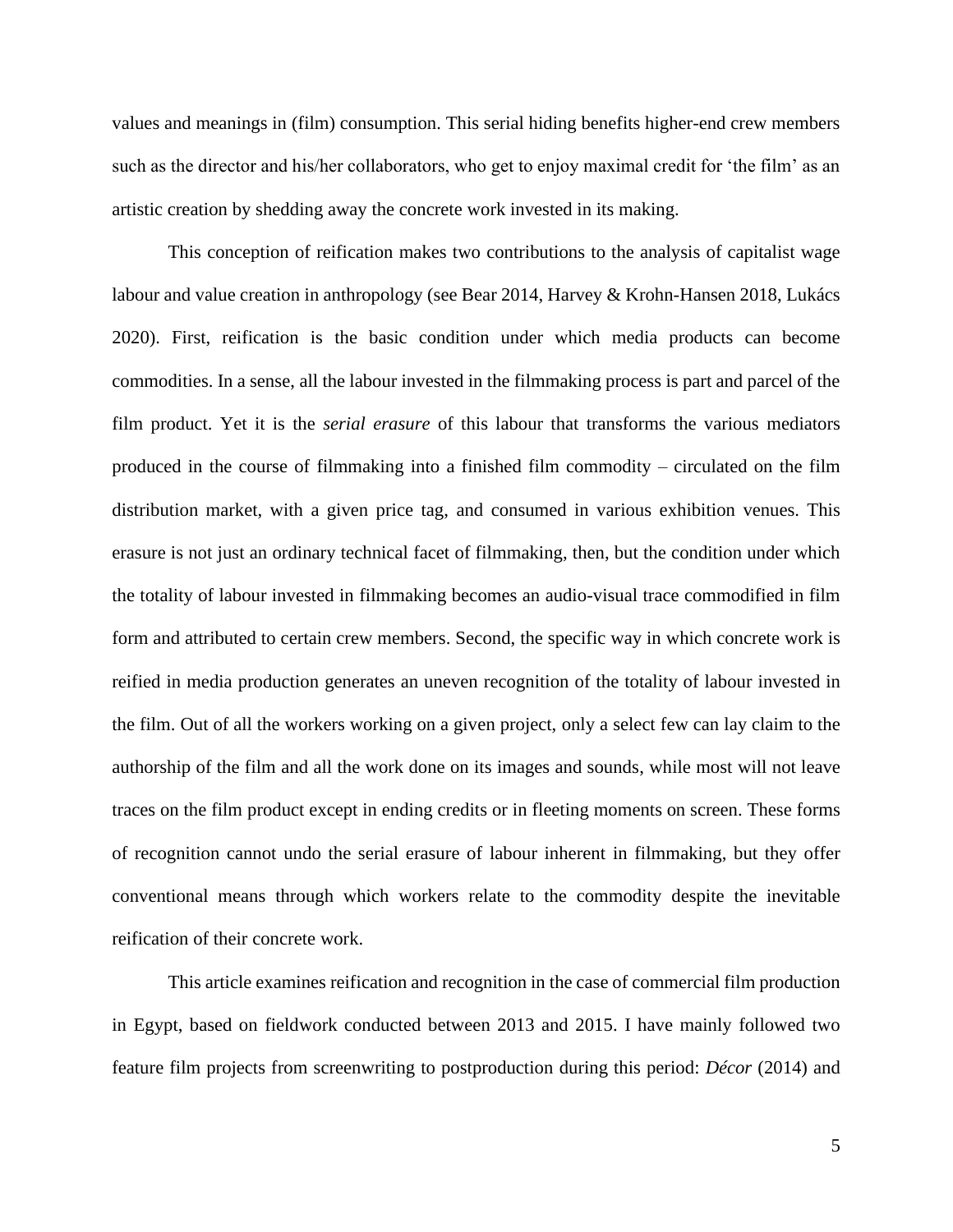*Poisonous Roses* (*Ward Masmum,* 2018). *Décor* is a psychological drama about an art director who finds herself becoming the main character in her film, switching back and forth between both worlds and both lives. The film was produced by New Century Film Production, one of the most prolific production companies in the Egyptian film industry after the 2011 Revolution. *Poisonous Roses* is a social drama about a brother and a sister living in the tanneries district of Cairo and trying to make a living against all odds. The film was co-produced by Al Batrik Art Production and Red Star for Film Production and Distribution, two smaller companies in the industry, with additional funding from local and international festivals and granting agencies. After situating filmmaking labour in these productions within its broader industrial context, I will detail how reification was evident in *Décor* and *Poisonous Roses*, and what means of recognition were enabled in both cases. The argument elaborates on the emic distinction between 'artistic' (*fanni*) and 'executive' (*tanfizi*) labour in everyday filmmaking practices, as this distinction provides the empirical basis upon which the relationship between reification, recognition, and cinematic creation should be understood.

# Labour in the Egyptian Film Industry

No matter their position within the Egyptian film industry, my interlocutors would talk about their everyday activity as 'work' (*shoghl*). The Arabic term contains the same ambiguity as the English one: *shoghl* means both employment and concrete work; being paid to accomplish certain tasks and the act of accomplishing these tasks. While reification is specifically about the erasure of concrete work, it is useful to bear in mind the labour conditions behind this process in the Egyptian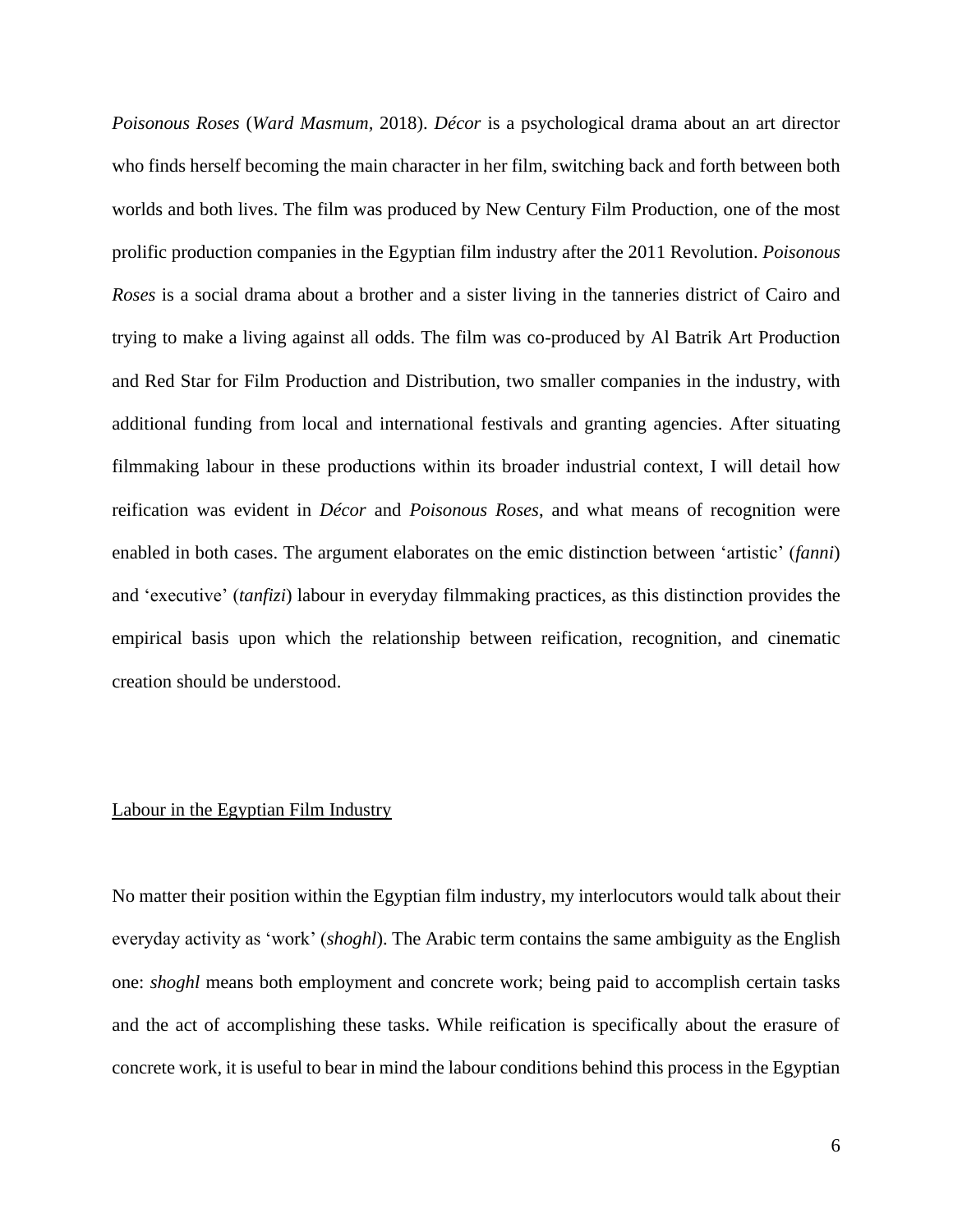film industry. All film workers are employed in a similar manner, but they do not all share the same skills or execute the same tasks. Production crew members, assistant directors, cameramen, set builders, prop assistants, stylists, and sound engineers all have different skillsets and different working hours. Some have been formally trained and work only on set, others have no formal training and follow the project from screenwriting to editing. This variation among crafts is integral to understanding the specificity of filmmaking as a media production process and, as I explain in the next section, how reification manifests itself within this process.

The Egyptian film industry is driven by small-to-medium production companies executing film projects via one-off capital investments, meaning that employment is precarious and usually managed on a contract-by-contract basis. On any given project, nearly all cast and crew members are temporarily contracted except general managers, accountants, publicists, and maintenance staff, who are all permanent workers within their production companies. This pattern is familiar in post-1980s media industries in Europe and the United States, where precarity in a global supply chain of labour has become the norm (see Curtin & Sanson 2016). Yet Egyptian crew members do not freely circulate in an open and global labour market, because domestic hiring practices are specific to the Cairo-based media production market (what is locally known as *el-su'*).

To begin with, hiring is nested in a conventional order of decision-making, reflecting the industry's ingrained labour hierarchies. The producer – who is usually the principal funder of a film project – hires the director – who oversees all the 'artistic' (*fanni*) aspects of the film (what in Euro-American industries would be called 'the creative process'). The director, in turn, hires his first assistant director, who lays out the 'course of execution of the film' to use the assistant director Omar el-Zohairy's expression. The assistant director hires continuity script supervisors and second assistants, who help with the assistant director's day-to-day tasks, while overseeing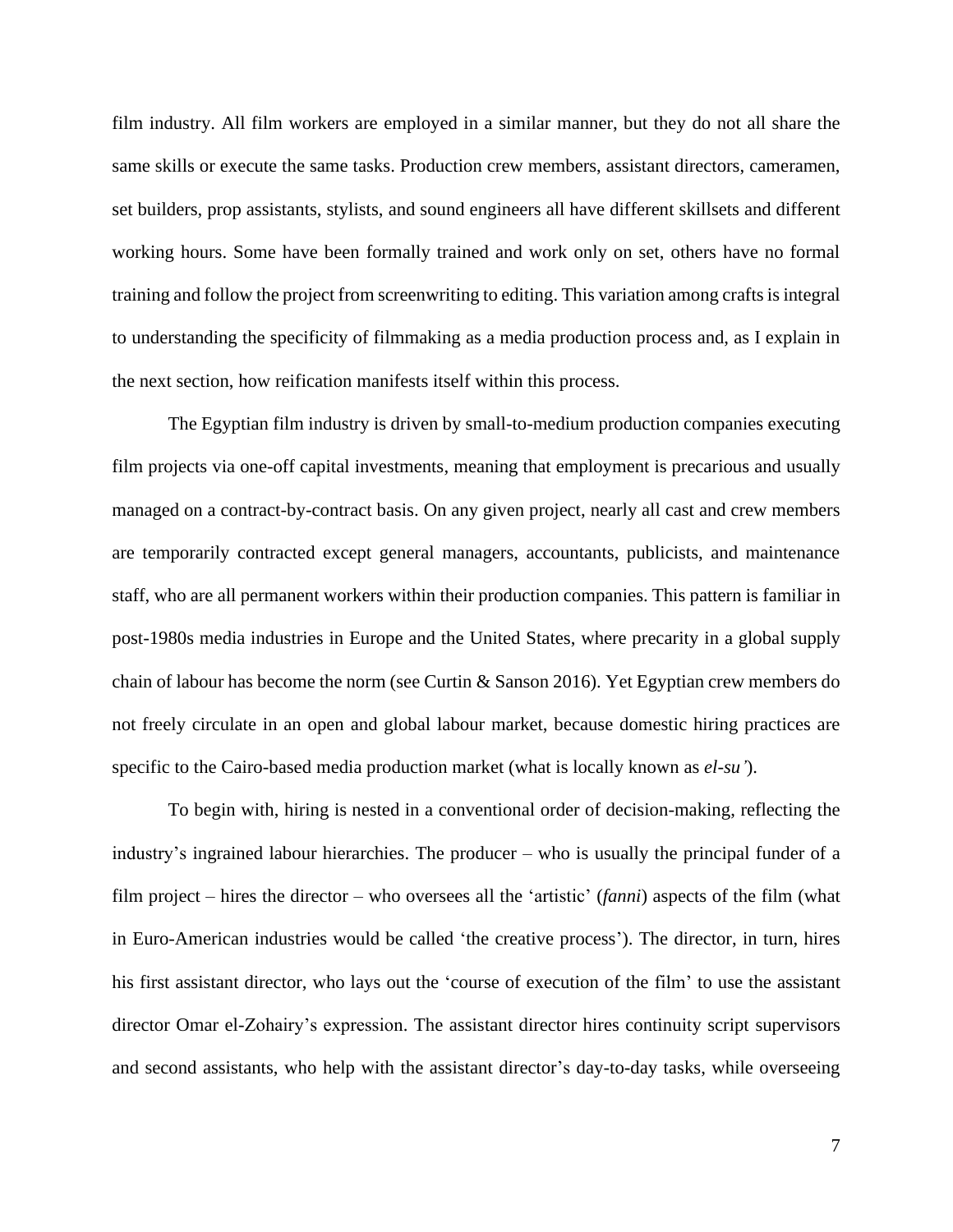film continuity on set. Likewise, the director hires a cinematographer and an art director, who in turn hire (among many crew members) a cameraman and a chief builder, who in turn hire their own assistants, and so on. Hiring decisions are ultimately under the producer's purview – s/he is paying after all. Yet in my experience, such decisions are usually made by the head of each team or sub-team on a given film project.

Working relations are highly personalized in this sense, a pattern which has been noted in several film industries (Ganti 2012, Hoek 2014, Pandian 2015). Working together on a project tends to be based on kinship networks, friendship networks, or sustained interaction on previous projects. When the hired worker has no direct ties to the crew, being hired becomes contingent on asking a *wasta*, an intermediary individual, about the prospective candidate. 'I've never worked with my current assistants', Zohairy once told me during *Décor*'s preparations while detailing how he was linked to each assistant. Jaylan Auf (the movement script supervisor) had worked with the director Ahmad Abdalla before; Kawthar Younes (who was meant to be a costume script supervisor) had worked with a good friend of his in the advertising sector; and Renad Tarek (a trainee) had worked on a common project with him. Zohairy's narrative was typical of the way in which heads of each team and sub-team decide on who they hire. The term *wasta* has a pejorative and nepotistic connotation in Egypt, but the effective role played by interceding parties in the hiring process remains crucial in practice, especially when hiring someone with whom one has never worked or who is unknown in the industry.

Hiring decisions, in short, are based on previous experience with a candidate *or* on a candidate's recommendation by a trustworthy party (*wasta*) *or*, in rare cases, on the weight of the candidate's reputation (*som'a*). This hiring system – nested contracting based on interpersonal connections – has consequences over the way in which workers are trained in the industry, the way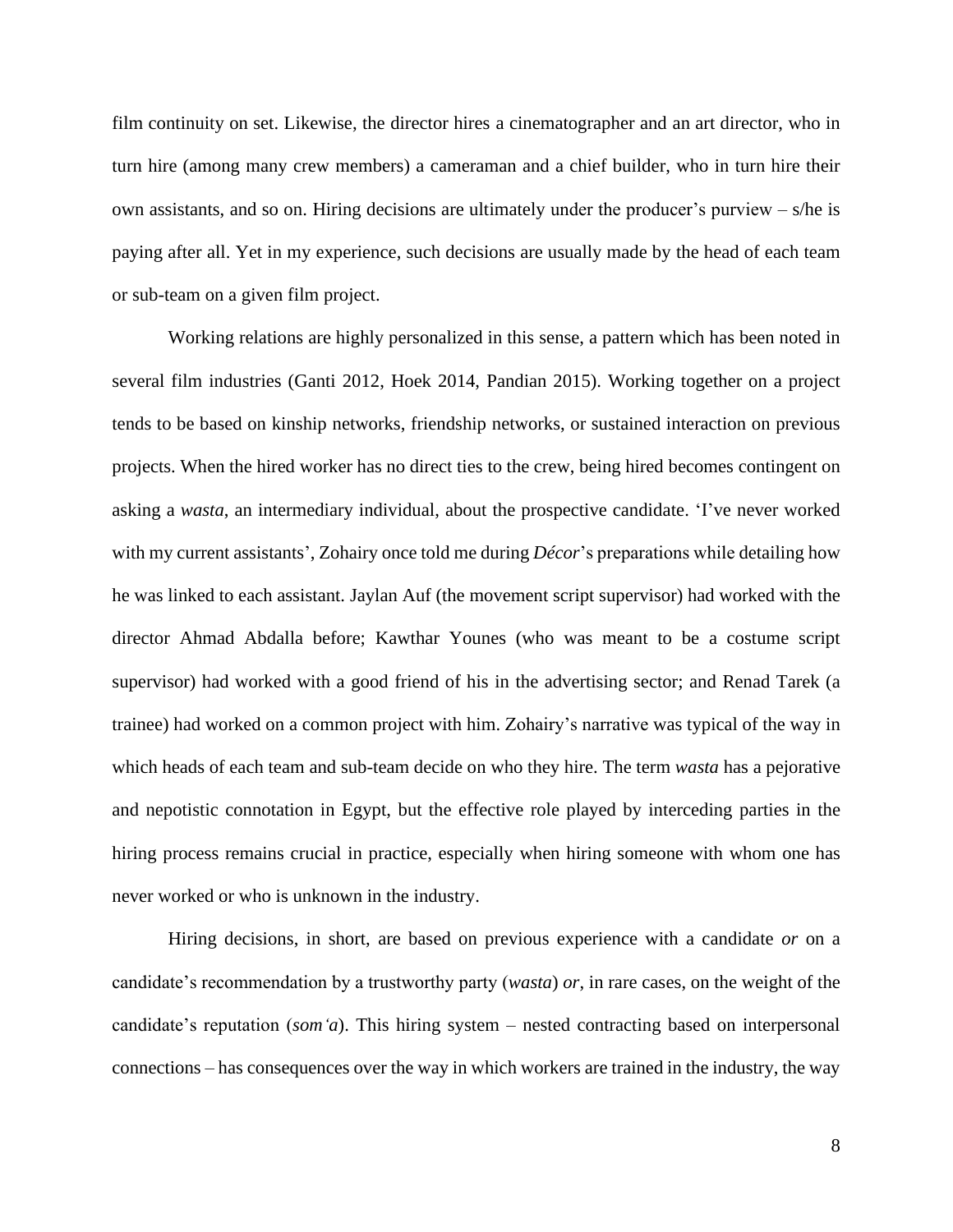in which hierarchical superiors are treated, and the way in which career paths are traced. In an industry where hiring is so personalized, there is a high premium on the ability to 'work with everyone' (*teshtaghal ma' koll el-nas*), an expression that I have heard on numerous occasions during fieldwork. All crew members (but especially younger and less powerful ones) are under constant threat of never working again if they cannot smoothly work with their superiors or with crew members on other teams. Consequently, as Yann Darré points out in the French film industry, 'The mode of recruitment, by co-optation at each level – of creative collaborators by the director; of assistants and trainees by the department heads – allows for the reproduction of the group and its ideology' (2006: 127).

The well-known director Marwan Hamed echoed a similar thought when he told me how important it is to choose a crew wisely in an interview: 'It's important that the crew has the same *work ethic* [using the English expression] and the same interests, because it's important to have a common goal.' Crucially, one must find people who will have 'a human connection' (*tawasol ensani*) in his view. 'What do you mean?', I asked, to which he replied with another question: 'How many hours do people spend shooting together?' I calculate for a moment. 'Around sixteen to eighteen hours, on any given day…' 'Suppose we shoot sixteen hours a day for seven months', he jumped in, 'Can you imagine spending that much time with someone you don't like?' I shook my head to answer his rhetorical question in the negative. 'That's the reason why it's important to choose the right people on the crew', he concluded, adding that 'you need to choose people who will have the same overall vision (*ro'ya*) of the project, but who will also constantly add something to it'. Hamed gave the example of Nahed Nasrallah, the most reputable costume designer in Egypt, with whom he works on occasion. Nasrallah can not only create good costumes in his view, but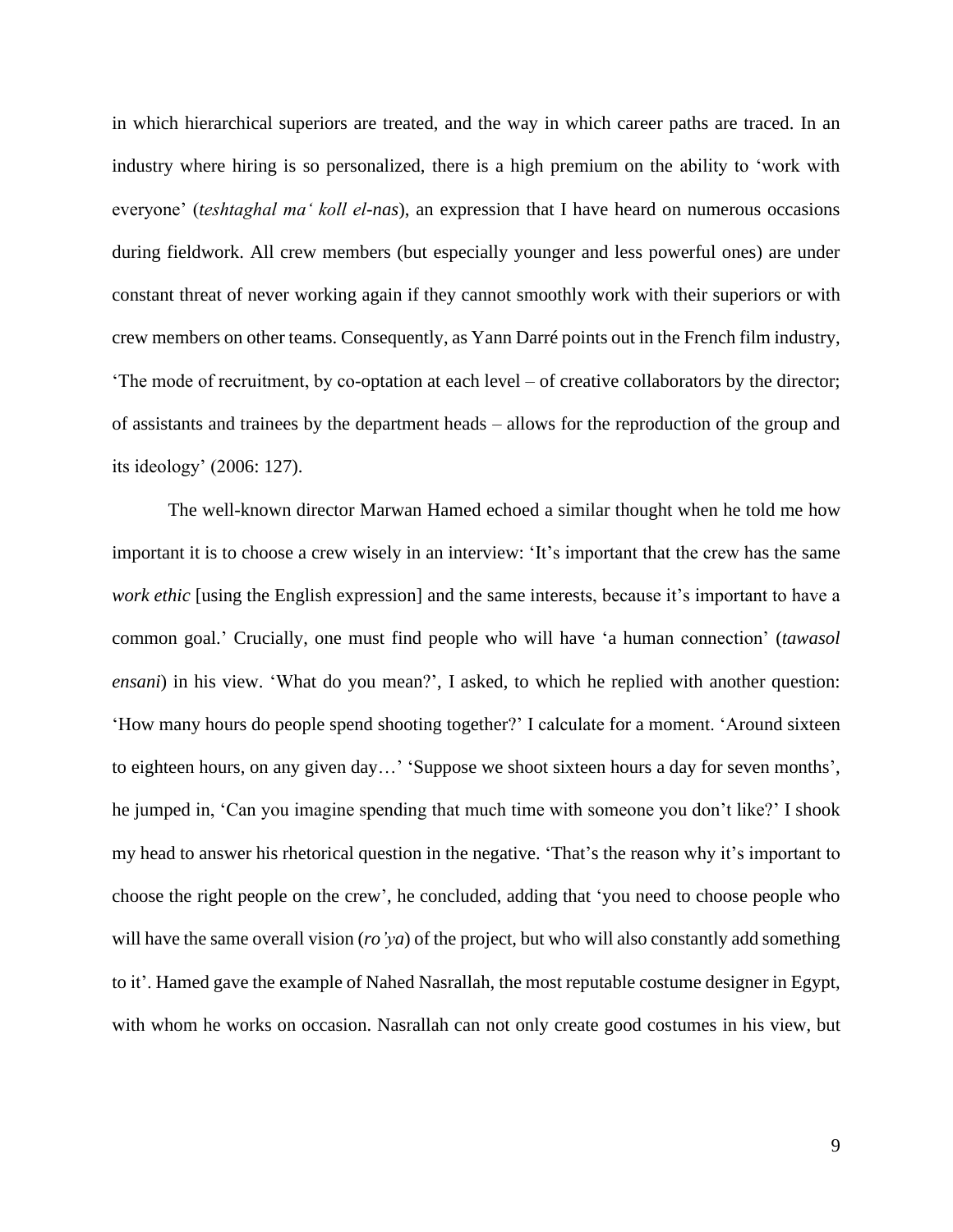also contribute to the project by proposing changes to the actors' look to better suit their character in the script.

While highlighting the importance of hiring a harmonious crew, Hamed's narrative assumes a latent hierarchical distinction between 'artistic' (*fanni*) and 'executive' (*tanfizi*) work. His concern over sharing a vision with the crew does not include all the workers on set, but specifically those workers involved in what are locally called 'artistic decisions' (*qararat faniyya*), including the costume designer Nahed Nasrallah. According to industry insiders, artistic work designates all labour with some impact on the audio-visual film product – image composition, lighting, texture, set design, sound design, the actor's on-screen performance (*ada'*), and costume design. Conventionally, each aspect is assigned to a different worker: the cinematographer deals with the image, the art director deals with the set, the director deals with actors, the stylist deals with the costumes. Artistic workers, in turn, have numerous workers at their disposal to execute their decisions. For instance, under the cinematographer's orders, the lighting technicians carry around lighting equipment, rig it, and adjust it; camera technicians carry the camera and the tripod to position it; focus pullers put lenses and filters on the camera, and so on. Executive work encompasses all financial, logistical, and technical tasks in a film project. The distinction between artistic and executive workers roughly corresponds to the distinction between above- and belowthe-line workers in the United States (see Mayer 2011, Ortner 2013). However, while these terms are in common use in American media production to designate two types of *workers*, the terms 'artistic' and 'executive' designate two types of *tasks* in Egypt and, only by extension, the workers assigned to these tasks.

The separation between artistic and executive matters is justified as a neutral difference in working tasks, yet it is also – and perhaps most importantly – a hierarchical difference. This

10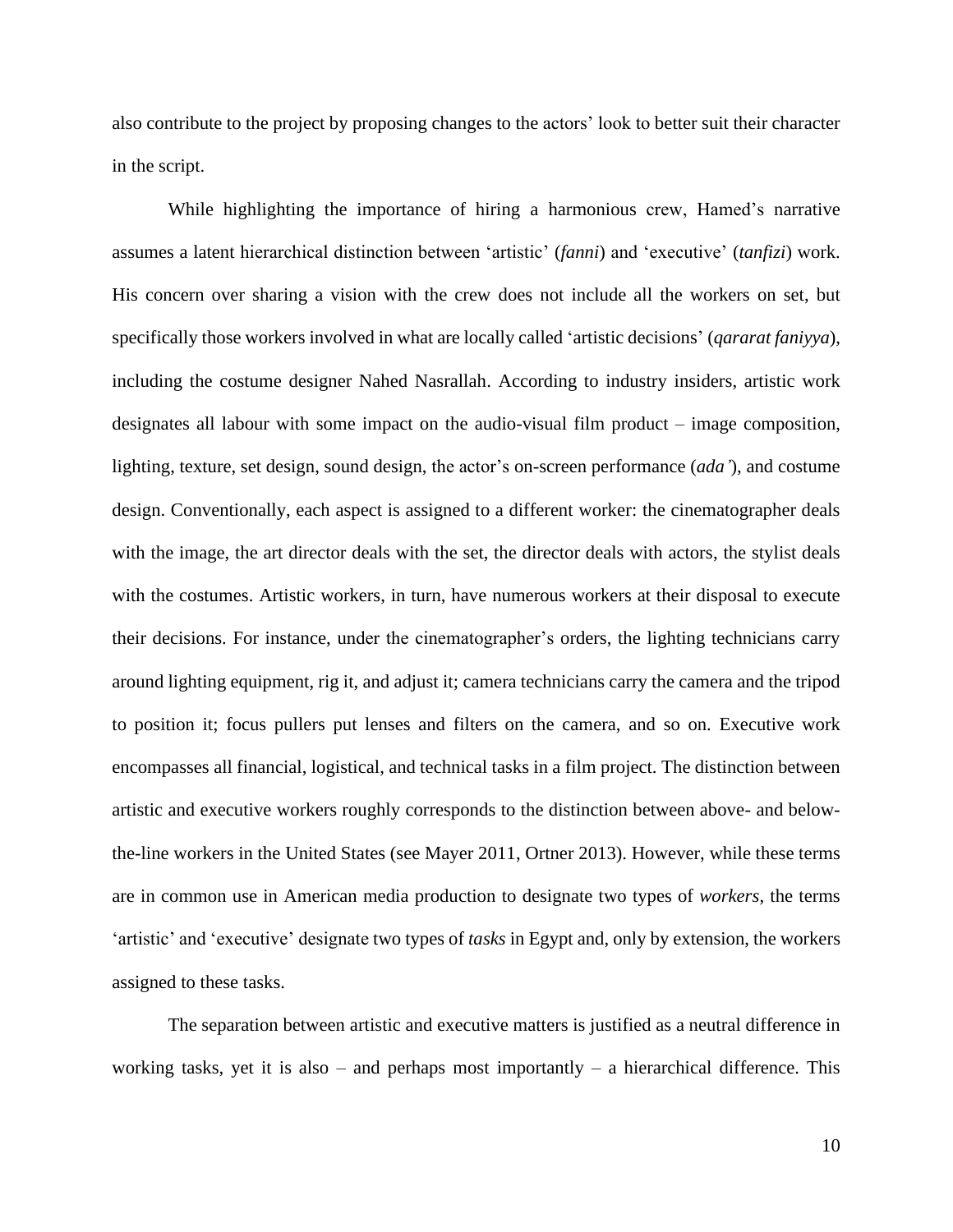hierarchical difference is homologous to broader gender/class structures in Egypt, but it is not identical to them. The great majority of workers, no matter their gender or class, begin their careers with an executive job, and they can rise within their own team's ladder until they become the highest executive member on the team or, when it is possible, an artistic worker. At the pinnacle of this hierarchy, the director exerts ultimate authority over all artistic decisions in Egypt. 'In the end, it's about the director's confidence [*seqa*] and skill [*shatara*]', once argued the well-known assistant director Wael Mandour. Sipping on his drink while sitting for a formal interview in Costa Coffee, he mused about the qualities required from a good director. 'You can be a confident director with little technical skill. So you will be able to control a location without getting good artistic quality (…) Or you can be a weak director with great skill. So you won't be able to control the location, but you will make a good product.' Mandour's conception of the director's strength or weakness in this reflection has little to do with his ability to make good movies, but rather with his ability to 'control a location', which means being able to coordinate all teams on set with firm decisions about what must be shot next and how it must be shot. 'As an assistant director, I prefer to work with a strong director', argued Mandour, because '*rule number one*' in his own words is to have a director whose decisions are clear, singular, and definite.

Although the director has the ultimate word in all artistic matters, collaborators like the cinematographer or the art director have a similar authority over limited aspects of the film, such as the lighting or the set design. Likewise, workers in each team and sub-team answer to their immediate superiors. The hierarchical pattern of hiring resurfaces again, here, but this time in the guise of a chain of command, running between workers who get to decide what the film will look like – mainly the director and his/her immediate collaborators – and workers who execute the necessary tasks to make it happen. This distinction is enforced by artistic and executive workers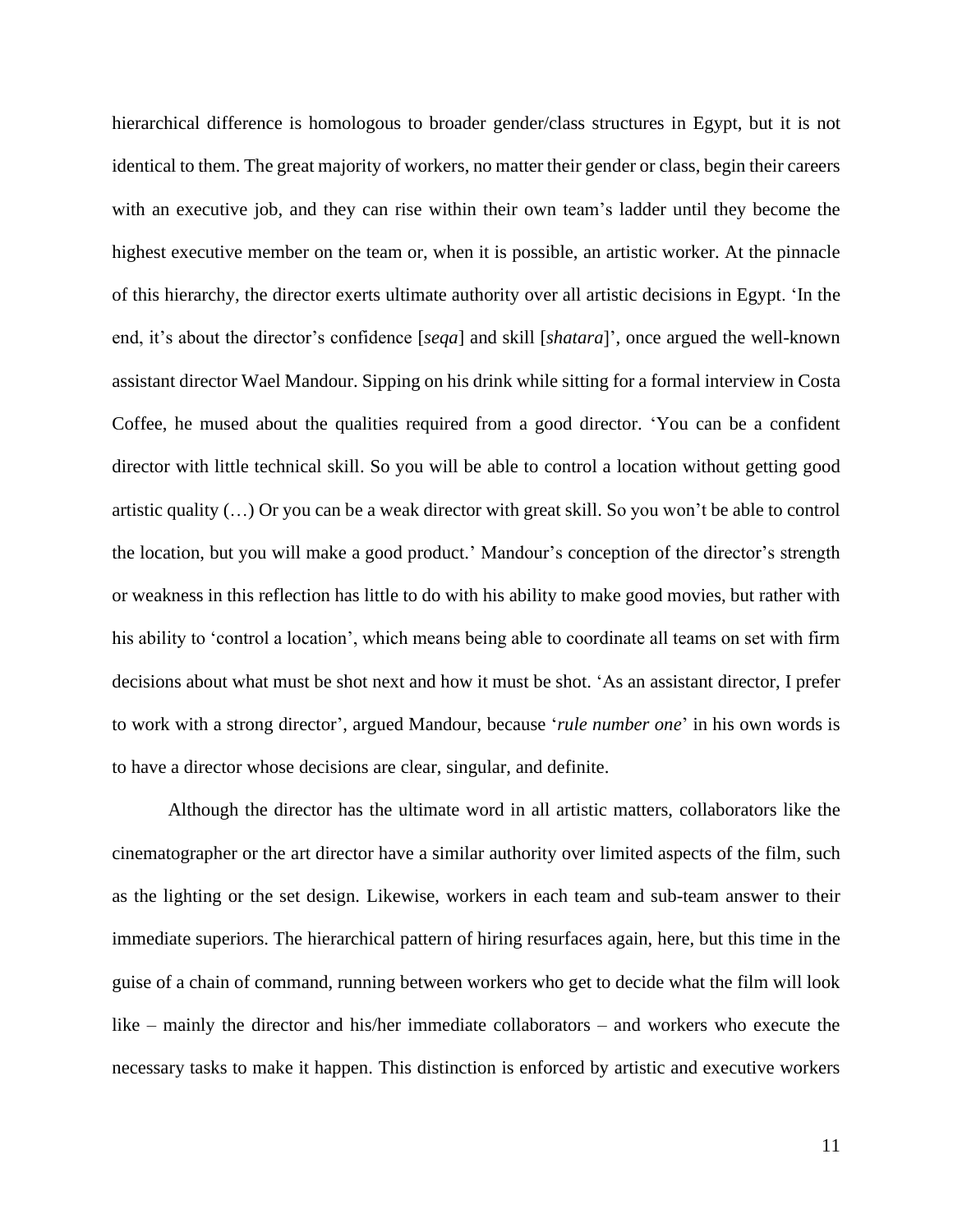alike. Once I commented on where an actor should stand in an upcoming shot in *Décor*. With his caustic sense of humour, the location manager Ahmad Abdallah Abdel Halim told me: '*Ma tigi tekhreg enta!*', which roughly translates as 'Why don't *you* direct?' The stinging remark provoked a string of giggles, and I was embarrassed because I knew exactly why I was temporarily subjected to ridicule. All workers on set know that actors can *only* be directed by the film director. Since I was just a bystander making suggestions about where actors should go and what they should do, I was deservedly hit by Abdel Halim's joke, which was both a way of saying 'You're not the director, so you shouldn't waste your breath on empty suggestions' and 'If you were the director, your suggestion would have already been executed'. I have seen a similar remark used on different sets to put down crew members who dare emit any opinion on artistic tasks.

These opinions matter little, however, given entrenched patterns of decision-making on set. These patterns give higher-end crew members responsibility over the film, while leaving lowerend ones with little investment in it. Even when they watch films, Egyptian filmmakers tend to comment by praising the cinematographer's image, or criticizing the art director's set, or arguing over whether the actor's performance was convincing or not. This kind of film analysis reflects how industry insiders recognize film work through the film's visible and audible traces, which are divided and streamlined according to each artistic worker's responsibilities in a project. When I asked the script supervisor Sandy Samuel, who aspired to upgrade into a directorial role one day, whether she would be willing to work for Sobky, a producer who is notorious for his low-brow entertainment and inattention to artistic detail, she bluntly answered: 'It doesn't matter (…) As an assistant, you're not responsible for the way the film looks like in the end.' This answer is reminiscent of a remark made by Hortense Powdermaker in her classical study of 1940s Hollywood: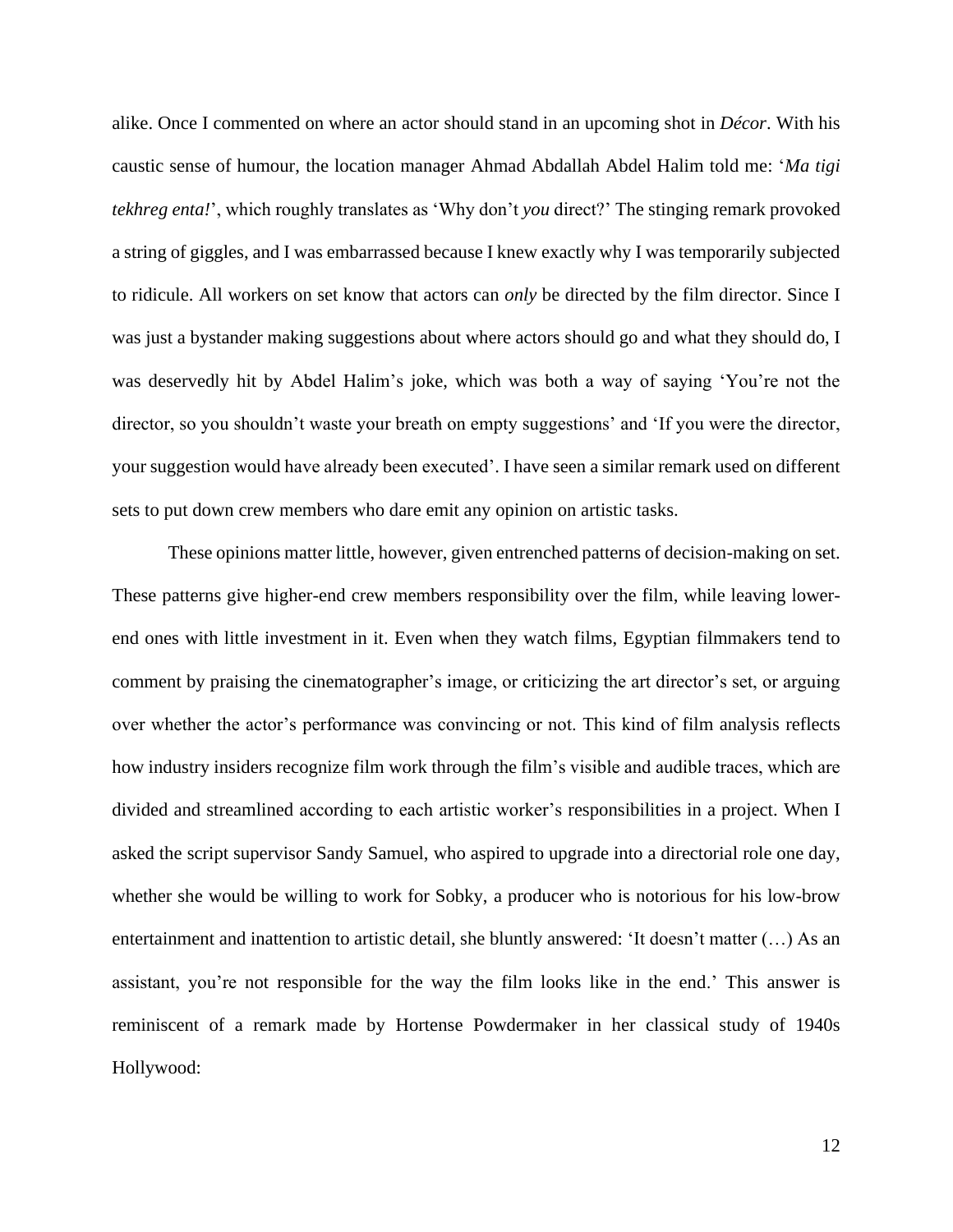The personalities of those who sit in the front office, of producers, directors, actors, writers, and others (...) influence the creative aspects of movie production and leave their imprint on the movies. *Although no movie could be made without cameramen, set designers, musicians, costume and make-up departments, carpenters, electricians and many others, these have relatively little influence on the content and meaning*. (1950: 10, emphasis added)

There are notable differences between 1940s Hollywood and today's Egyptian film industry, not least the much larger scale of Hollywood (even in the 1940s) in contrast with the Cairo-based industry. Whereas classical Hollywood was a vertically integrated industry, where studios concentrated control over production, distribution, and exhibition, today's Cairene industry is horizontally integrated, with a wide array of small-to-medium-sized, flexible firms cooperating and competing to produce films. What is interesting is that despite these great differences, there remains a central hierarchical distinction between people who have a say in the movie and people who do not. This relative lack of influence over the film's content shapes how reification occurs in commercial film production. At every juncture in the production process, some workers erase the labour of others via mediators – the script, scouting pictures, audio-visual material, editing cuts. This serial erasure produces the film as a commodity, while reinforcing the notion that the director-artist and his/her collaborators are the singular creators of the film commodity. The visible and audible traces remaining in 'the film' after this erasure are precisely what distributors get to buy and sell on the exhibition market. And it is only because artistic workers hold a monopoly over the decisions that lead to these traces that they claim exclusive authorship over the (reified) film product.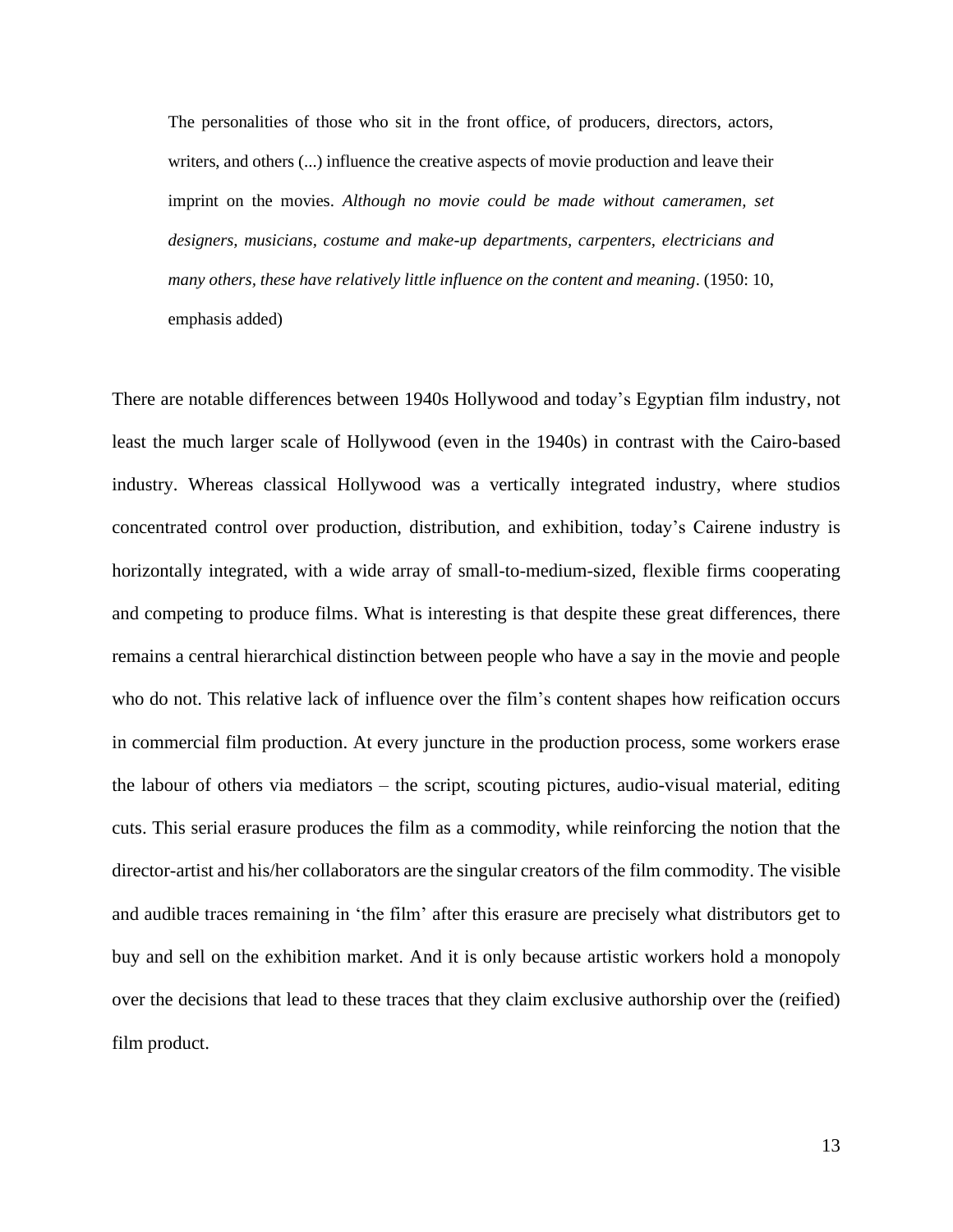# Reification as an Erasure of Concrete Work

Rotterdam, winter 2018. I sit next to the crew of *Poisonous Roses* right before the film's international premiere. The director, Ahmad Fawzi Saleh; the cinematographer, Maged Nader; one of the protagonists, Ibrahim el-Nagary; the executive producer, Eman Hemeda; the art director, Omar Abdel Wahab; and me. I am officially there as a crew member on industry business, not as the film's anthropologist. The room is not very full, and the crew is anxious. When the film begins, I am impressed by the sound quality. I had not attended most of the shooting, but I was still surprised by how much of the story was removed from the final cut.

Oxford, summer 2016. I sit on the shabby couch in the basement of the anthropology department. I am attentively watching the latest cut of *Poisonous Roses*. The director had uploaded the cut on Vimeo and sent me a password, but I had been postponing watching the film. The nearly two-hour-long first cut was surprising because it did not match my recollection of the small amount of material that the crew had shot. The soundtrack was a little out of sync, as Fawzi had warned me. The story was stretched out in very lengthy sequences where the sister's character just walks around the tanneries. I remember just how much work we did in scouting the streets through which the actress Maryhan Magdy walked, then how much we practiced navigating the dusty streets of the tanneries with the camera. Still, I felt like the cut was dragging along, and I mention this to Fawzi when we talk over Facebook Messenger on the next day.

Maadi, summer 2015. I am sitting with Fawzi in his apartment while we look through a Google Docs file where he has uploaded the latest version of his treatment. Having shot for a few weeks over winter, Fawzi decided to take a break to revisit his script. On our own initially, and

14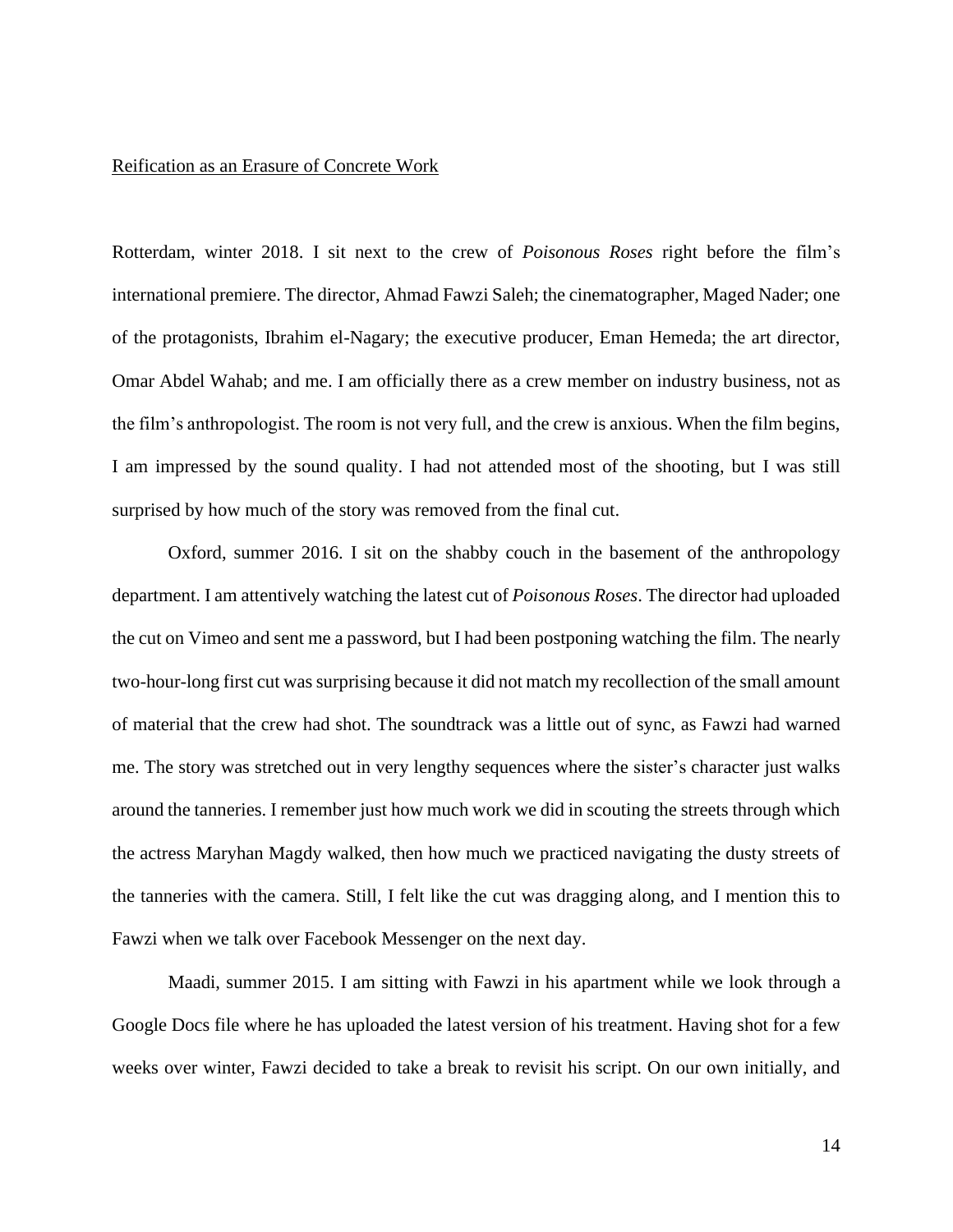later with the assistant director Yousef Abodan, we rewrite large segments of the screenplay over the summer, in what became a screenwriting overhaul in the middle of the shooting. In a few weeks of rewriting, we settle on a new version of the story in which the sister becomes the main character, while the brother becomes a secondary character, and his love interest barely comes into the story at all. We had shot nearly two weeks with Rémie Akl, who embodied the love interest's character, but Fawzi was not convinced by this material, and he thought it brought the audience out of the tanneries too much.

Masr el-'Adima, near the tanneries, fall 2014. I have not written field notes in nearly a week, as I am assiduously working on the preparations of *Poisonous Roses*. I had agreed to become Fawzi's assistant over the summer to gain a more direct sense of the industry's work. The phone keeps on ringing, at all hours during the day. Sometimes it would be the office manager Gerges Mokhtar, other times the production manager Edward Nabil, yet other times the editor Mostafa Nour. All wanted to get the latest update on preparations while Fawzi was away in Germany. Every day, I would walk through the tanneries with the cinematographer Houssam Habib and the art director Omar Abdel Wahab. We scout several options for each location: the main tanning workshop, the main tannery towers, and the streets where the characters will walk. Houssam would take pictures with the company's DSLR camera, while asking me about which point in the plot corresponded to each location. Houssam and Omar would then discuss lighting, colour, the scene's position in the plotline. The script is not yet finished. In fact, Houssam and Omar often joke about whether Fawzi is serious about even making the film. Eschewing all doubts, all three of us went out scouting the tanneries every single day.

Masr el-'Adima, fall 2013. The cinematographer Houssam Habib and Ahmad Fawzi Saleh are going over the script. Fawzi adds details, sometimes whole scenes, while reading out each and

15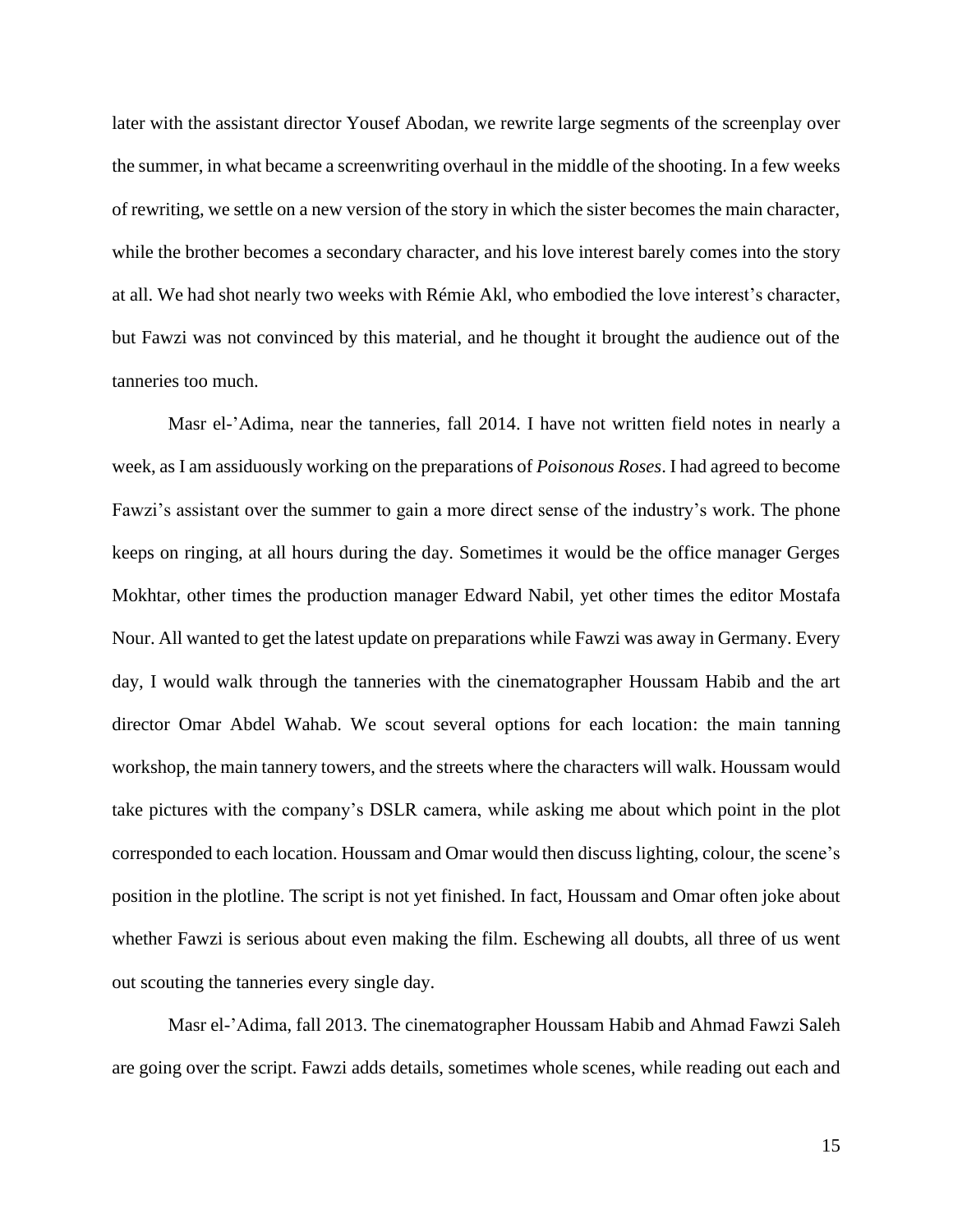every scene's description and dialogue. The session progresses chronologically. Fawzi reads the initial carnival scene: a huge feast. The next scene, the brother sits at a bus station, with two guys by him playing checkers. They get into a fight. One slashes the other with a pocketknife and flees. A few scenes down the road, Fawzi makes a significant change to his script: his main character, the brother, commits the kind of mistake on his job that would make the viewer notice that he wants to commit suicide and, at the same time, allow him to meet with his love interest – a doctor in training at the nearby hospital. When he made this change, Fawzi cheekily exclaimed, 'I'm an artist!' Houssam asks if this change will give him problems later in the script – meaning, will his plot become inconsistent if he introduces this change early on? Fawzi is convinced that there is no problem: the brother would just meet the doctor faster, his sister would see that he has someone else in his life, and it would be a good way to introduce the love interest. Houssam concedes. Later, I ask him if they had any previous meetings like this one. He replied that they had scouted the tanneries before, but they did not sit on the script (*el-wara'*) as they were doing right now.

Going back between 2018 and 2013, there is no doubting how much work went into making *Poisonous Roses*. Watching the film at the international premiere in Rotterdam or in a basement in Oxford gives a thin sense of the amount of labour involved in screenwriting, preparations, shooting, and postproduction. This counter-chronological description illustrates how film workers – including myself – are engaged in a constant erasure of the concrete work invested in earlier phases of production once it is passed on to later stages. This is what I have called 'reification'. When Fawzi chose a location based on scouting pictures in 2014, he was reifying the scouting labour invested in creating these pictures. When I suggested that the editor should cut out scenes from the initial cut (which is what ended up happening, since the final cut is only 70-minutes long), I reified the labour of all workers involved in preparations and in shooting. This reification is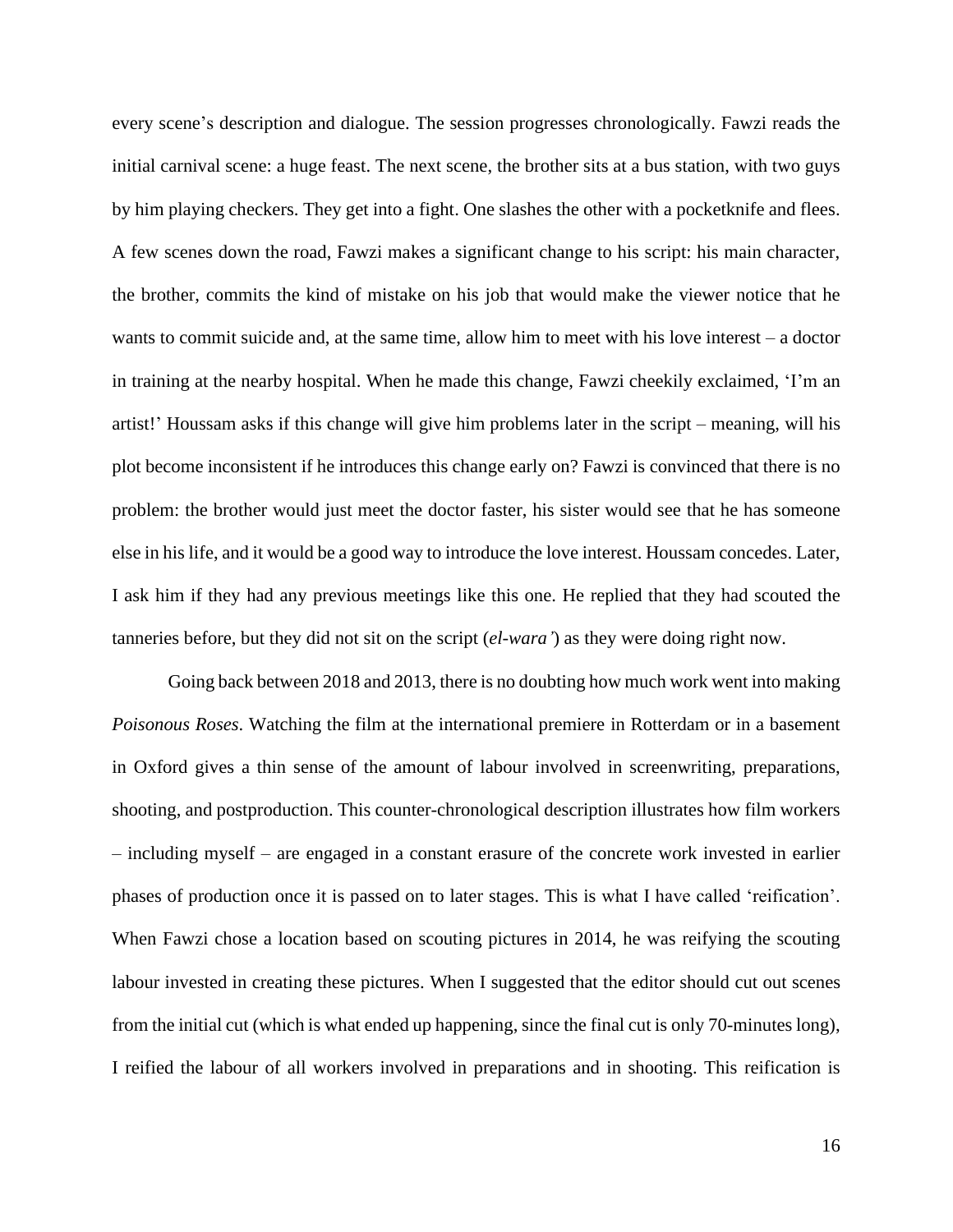experienced differently by each filmmaking craft. Although all workers sell their labour-power to the producer, a director, a stylist, a set builder, or a production assistant have vastly different working experiences. These experiences are not just reified into an abstract thing, such as their labour-power, but also into the physical objects that mediate the production process. This attention to physical objects has been eschewed by Lukács and his successors, who probably sought to avoid the charge of vulgar materialism. Yet my argument is not exactly that the erasure of labour is directly occasioned *by* physical objects, but that it is the consequence of a process where workers in later production stages only care about earlier stages *through* these objects.

Thus, reification is not an obliviousness to the actual human beings involved in the process of making films, but a *de facto* inattention to their concrete work given their position within the production process. Reification involves three main parties: 1) the 'reified' worker, who invests concrete effort towards producing mediating objects in a certain phase of production; 2) mediators themselves, which can be scripts, scouting pictures, audio-visual material, or editing cuts depending on one's craft; and 3) the 'reifying' worker, who erases the work invested in creating the mediator in the very act of using it. Scouting in *Poisonous Roses* is a clear example. In an initial phase, the cinematographer Houssam Habib and the art director Omar Abdel Wahab expended concrete effort into taking pictures of numerous locations in the tanneries. This work, which is materialized by the pictures, was ignored by the director Ahmad Fawzi Saleh when he would browse through these pictures in quick succession to visualize his film in our rewriting sessions in 2015. The labour of gathering pictures is ignored by the director at the very moment in which he considers scouting pictures as purely visual artefacts, approximating to what the film will eventually look like.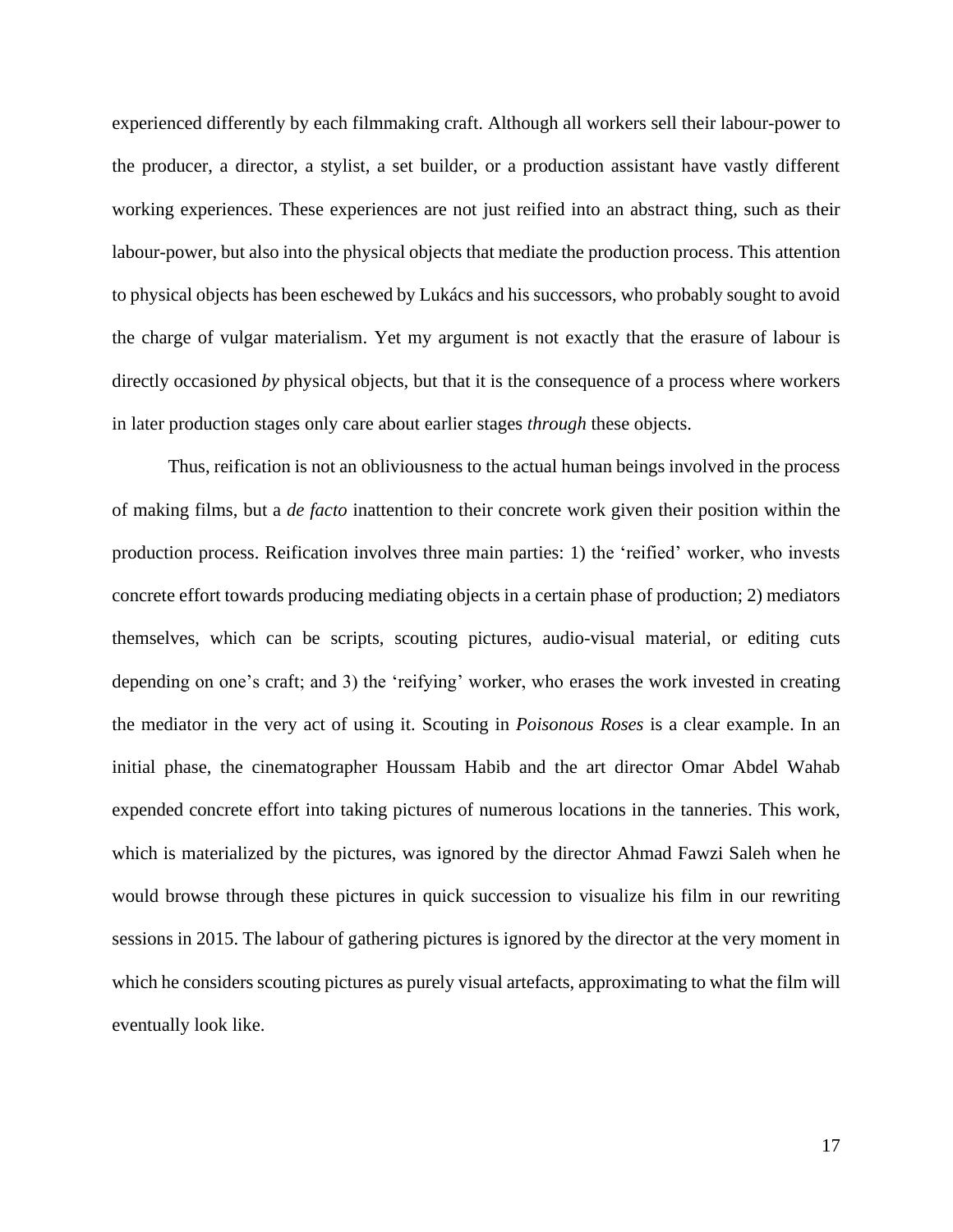Crucially, this erasure is never a one-off instance, but it occurs regularly throughout the production process. Reified labour is in a way 're-reified' at every stage, even as reified and reifying social actors are resituated vis-à-vis one another. For instance, the legwork invested in producing scouting pictures in the tanneries in 2014 was reified when Fawzi and his artistic crew chose the locations where they would shoot later in the year. Then, the labour invested by the art director Omar Abdel Wahab and his team to design and furnish these locations is re-reified in the audio-visual material. The whole effort invested in shooting is re-re-reified by the editor and the director when they decided to exclude entire scenes from the final cut. Reification serially enfolds concrete work in a manner reminiscent of Alfred Gell's Strathernograms, where each gendered exchange is 'eclipsed' by a later one. Ceremonial pigs, who embody these exchanges (between male and female labour invested in the pig's reproduction, between ceremonial donor and recipient), 'eclipse' the gendered work involved in all previous exchanges (1999: 47-49).

Reification seems to go without saying in these circumstances. While I was conducting fieldwork, inattention to other workers' objectified work was regularly justified as being 'part of the job' (*heyya dil-shoghlana*). In a sense, reification is an ordinary consequence of the temporal organization of film production. No matter what workers think or feel about it, their concrete effort will always be subordinated to the decisions of the director and his/her artistic collaborators, who get to decide which versions of the script, which scouting pictures, which set designs, which takes, which editing cuts make it into later stages. Film workers are conscious that they are bound to reify the concrete work of others while their own work is being reified. This ambivalent situation is evident above all to editors. Several editors told me in formal interviews that they did not like to spend time on location because they wanted to remain dispassionate when it came to cutting out entire scenes on their editing station. For instance, the well-known editor Mona Rabie felt that she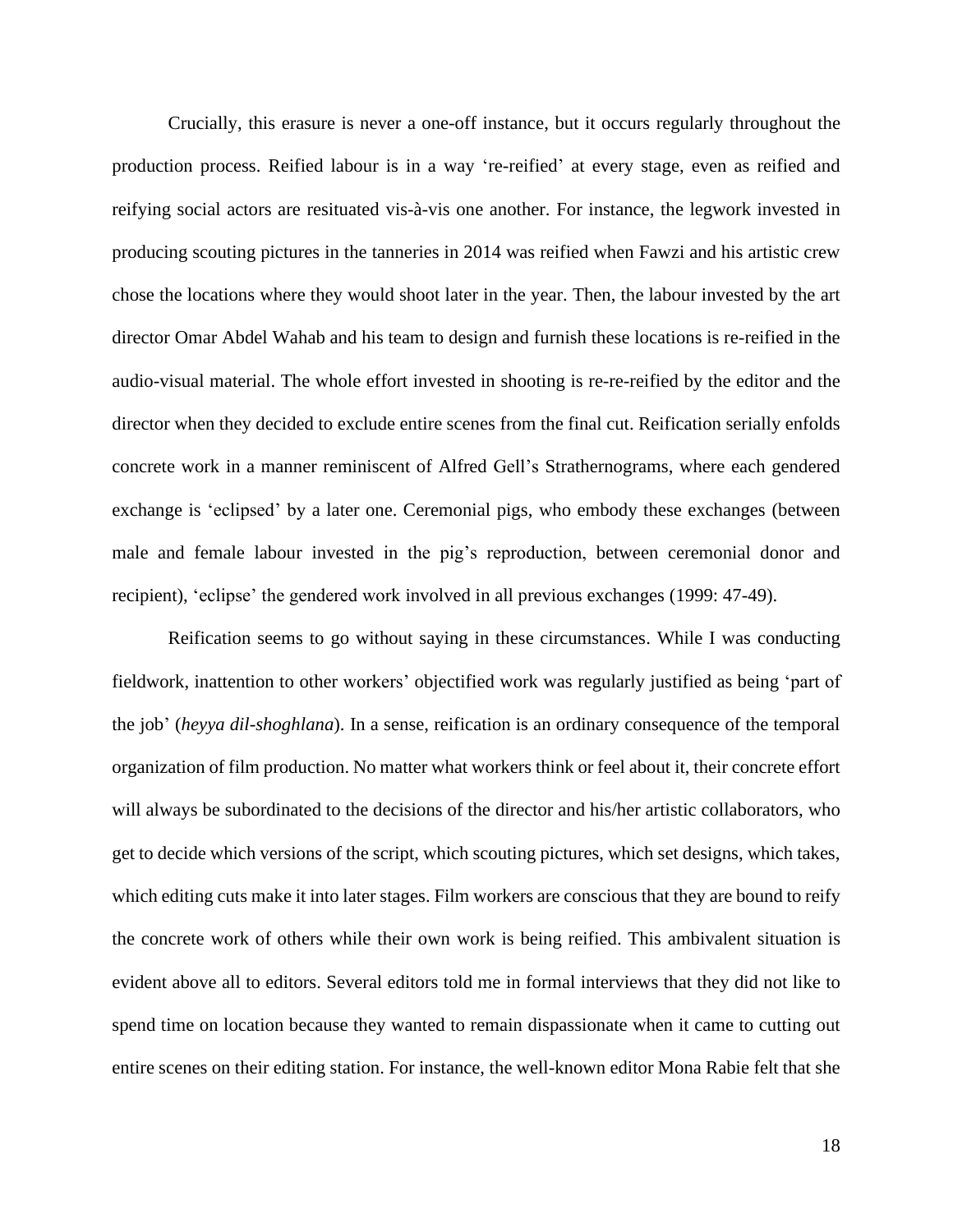had great responsibility towards the effort (*maghud*) expended by the cast and crew in shooting, but she also had to do what is best for 'the film' (even by removing whole chunks of hard-earned material). While reifying the work invested in shooting, the editor's work is in turn reified by the film. Rabie's work will be deemed good by her peers if it is imperceptible in the dream-like final product – that is, if the imagined spectator is mesmerized by the seamless flow of the narrative without seeing any trace of the film's concrete making.

Thus, reification is integral to the film's creation as a commodity, but also as an artistic creation. Artistic decisions, as they are locally understood, involve *both* making certain mediators (scripts, scouting pictures, editing cuts) *and* shedding away previous executive and artistic work invested in filmmaking. The basic condition to arbitrate between what makes it into 'the film' and what does not is precisely the ability to serially erase the totality of labour invested in each stage. The authority to decide over what is included or excluded in specific mediators at different junctures in film production defines the film as an artistic product. This authority is taken for granted in individualistic art forms like writing or painting, where the relationship between the artist and the artistic product might seem immediate. In a collective creation like filmmaking, however, it is difficult to explain why the director or his/her artistic collaborators have authority over the way in which the film is made without understanding how reification affects what is included and excluded throughout the filmmaking process. The attribution of authorship to the director and his/her collaborators is a consequence of their authority over crucial nodes in the reification occurring throughout the film's production, and with a direct effect on the creation of the film commodity. Artistic workers are therefore the prime movers behind reification at different junctures in filmmaking, and some of the prime benefactors of reification once the film is made.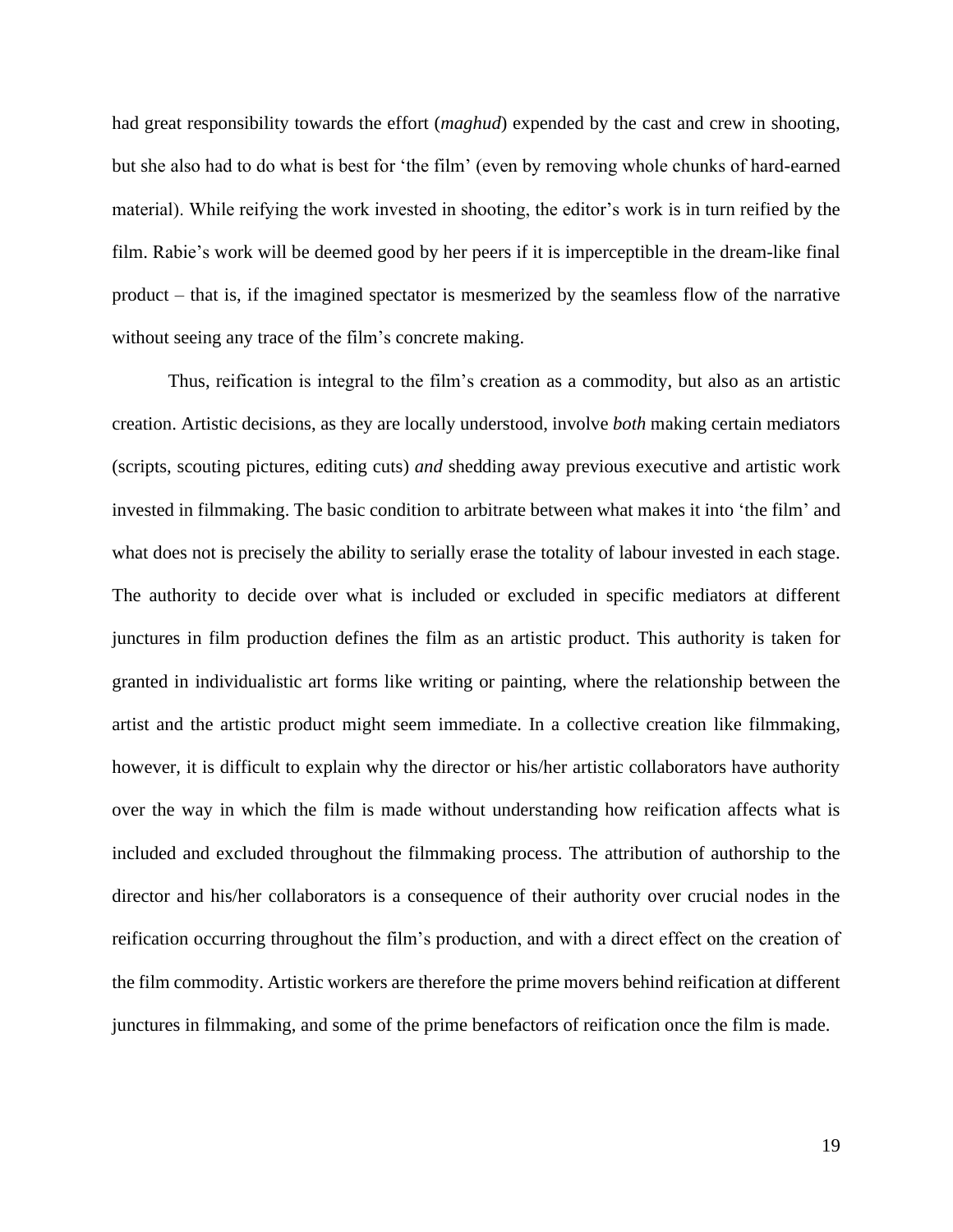# Reification and Recognition

The reification of concrete work is not without apposite talk of recognition in the Egyptian film industry. Expanding on Max Horkheimer and Theodor Adorno's cryptic aphorism in the *Dialectic of Enlightenment* – 'all reification is a forgetting' – Axel Honneth argues that reified representations lead people to forget the necessity of recognizing or acknowledging the existence of others (2008: 58-59). Honneth is committed to the idea that reification is simply an objectification of social representations, which leads him to think idealistically about recognition as an inherent human trait. 'Reification is a modality of consciousness,' said Peter Berger & Thomas Luckmann in an earlier iteration of the concept, 'more precisely, a modality of man's objectification of the human world' (1967: 107). Reification, here, is understood as a universal tendency to mistake abstract categories for nonhuman creations when, in fact, they should be recognized as bearing a human imprint. But which humans? In what circumstances? To what end? These questions remain unanswered, making this conception unhelpful to understand the erasure of industrial labour in a context such as Egyptian film production.

Unlike Honneth, I have redefined reification as a material effect related to the erasure of concrete work in complex production processes. This effect cannot be undone by recognition, insofar as the concrete work absorbed in writing a script, shooting a scene, or editing out entire sequences cannot be replicated in the final film product. In this respect, I follow Lukács more closely when it comes to understanding the dissociation between the worker and his/her concrete work (1971: 88-90). Capitalist relations of production dissociate concrete work from the worker's organic experience according to Lukács, making this experience seem immediately given in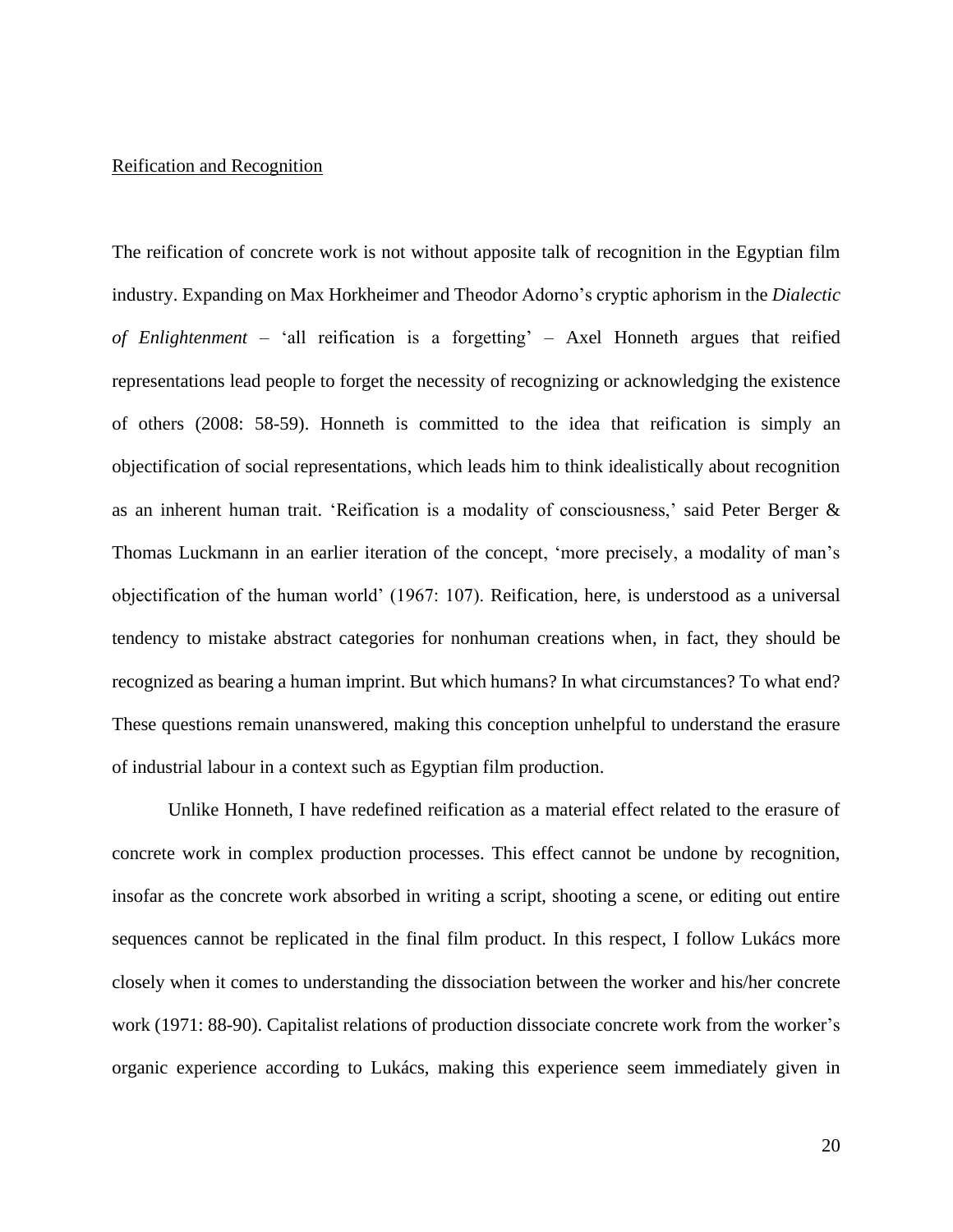external things. One such thing is labour-power: the capacity to offer labour time in exchange for wages, which is bought and sold on the labour market. Lukács' interest in showing how concrete work is reified into labour-power has been largely ignored by later appropriations of the notion. Other such things, I argue, are the various mediators through which film workers reify each other's concrete work in successive stages of film production. Thus, the erasure of concrete filmmaking work is not just the product of a spectator's gaze, as has been argued by some film theorists (see, for instance, Baudry 1975). Well before anyone watches the film, concrete work gets erased in a systematic and recurring manner by filmmakers themselves.

This erasure is met with a rhetoric of recognition in the Egyptian film industry. Workers at the top of the industry's labour hierarchy invoke the figure of the 'unknown soldier' (*el-gondi elmaghul*) to recognize the work of forgotten workers, usually workers at the bottom of the hierarchical division of labour. The line producer Ahmed Farghalli would regularly vaunt Mondy, his location services man, as an unknown soldier who was to be recognized – as he would often tell me – through my own research. Such a metaphoric recognition is better understood as a nominal *a posteriori* credit given by hierarchical superiors to their subordinates, much like heads of state memorialize the unknown soldier sacrificed at war. In *Poisonous Roses*, the director Ahmad Fawzi Saleh regularly expressed his gratitude to the production manager Edward Nabil as well as the entire crew, while apologizing for the difficult conditions under which the film was made. This rhetoric of recognition did not translate into concrete improvements in the workers' labour conditions, but it acknowledged the way in which executive work is always ready to be forgotten in the course of production.

There is no relationship of necessity between labour conditions and the serial erasure of concrete work in filmmaking. A more worker-friendly director such as Fawzi will just as well reify

21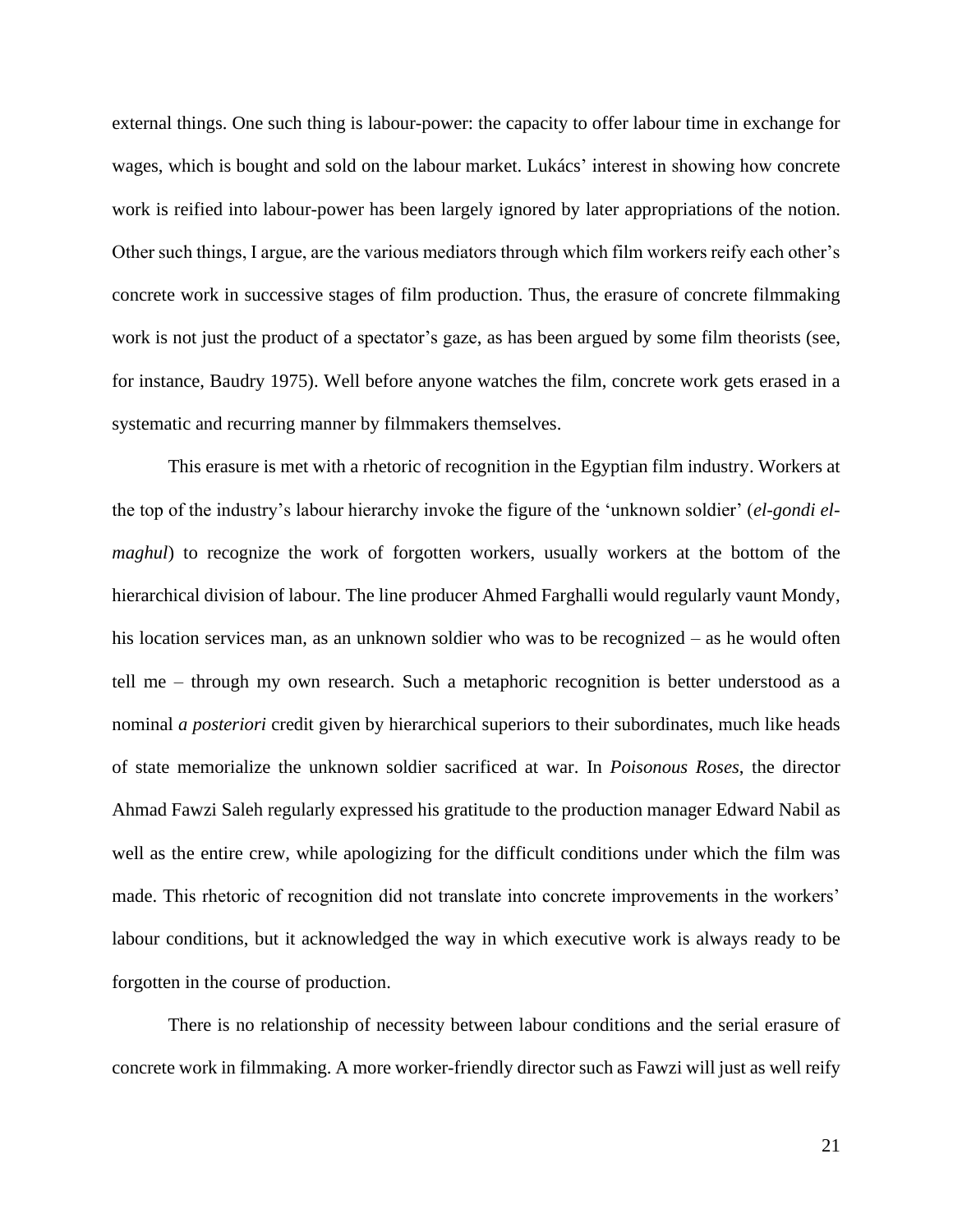production labour as a less friendly director, because wages and working hours are not dependent on the extent to which work is reified. However, there are cases in which complaints about working conditions manifest themselves through instances of reification. For example, when the crew was still scouting in *Poisonous Roses*, Nabil would constantly complain that he had neither the time nor the money to visit all the neighbourhoods in which he had made scouting appointments. 'Aren't these apartments good enough?!', he would regularly cry out. By apartments, he meant the scouting pictures that he gathered every day in his scouting round across Cairo. These pictures never looked good enough to Fawzi, who was looking for a specific minimalist style that he never found in Nabil's pictures. With recurring pressure to scout more, Nabil would tell me that he was physically and mentally exhausted. He felt like Fawzi made unreasonable demands without recognizing all the effort that he had made. 'If only he knew what I am going through...', he lamented. In this case, the moments of reification where Nabil's work seemed to be ignored by Fawzi led to his gradual fatigue and his ever-increasing complaints on the job.

Nabil's case illustrates how, as Vicki Mayer argues in the case of production work in American reality television, 'programs rely on thousands of collaborative efforts, but without some form of fieldwork, it's hard to know how these collaborations manifest to make workers accept the fact that the arrangements result in uncompensated labors' (Mayer, Banks & Caldwell 2009: 23). Such labours are not just uncompensated in a financial sense, but also in an affective sense, as Gabriella Lukács illustrates in various examples of digital media production among contemporary Japanese women (2020). Unpaid emotional labour performed by female digital media producers in Japan allows online platforms to extract value from content – such as photographs, short videos, cell phone writings – without employing them formally. Women's 'invisible' labour, here, is necessary to generate value, much like reification is necessary to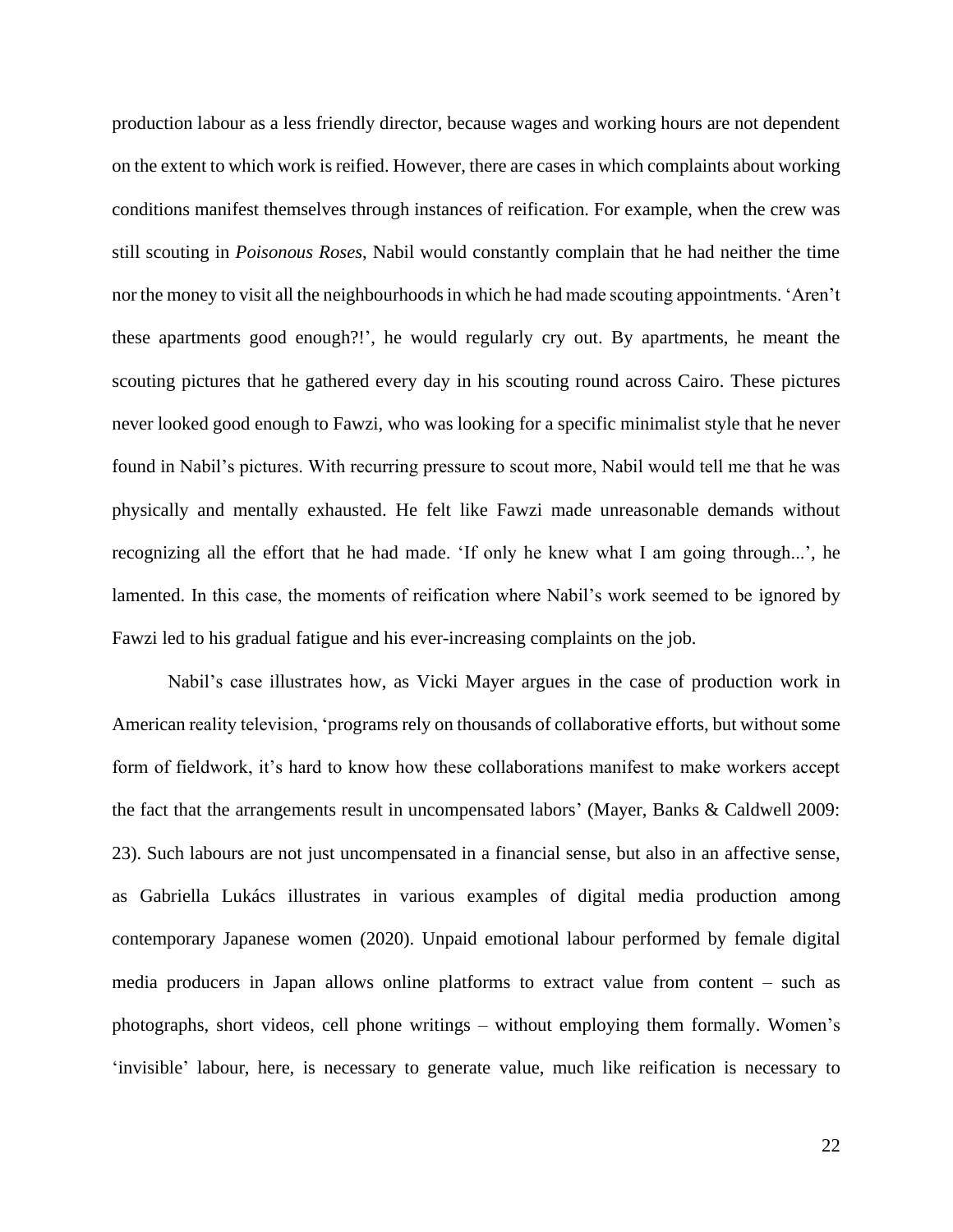produce the film as a commodity. Such erasures of concrete work have an additional impact on the film's authorship in the Egyptian film industry. Those who get to lay claim over one aspect or another of the film product are artistic workers, even when their executive teams are directly responsible for the concrete work behind this commodity. The tension between this conventional pattern of recognition and the inevitable reification of filmmaking labour raises an issue well described by Miranda Banks in the case of costume-making in Hollywood:

The central dilemma – and paradox – for costume designers is that their job is to visualize a character through a costume that should go unnoticed by the audience because it looks organic to the personality of the character. The invisibility of costume designers' labor on the screen […] frequently means that they are marginalized on the set and in the press. (Mayer, Banks & Caldwell 2009: 91)

Such a pattern can be noted more broadly in the work of executive workers on artistic teams in Egypt. During the shooting of *Décor*, for instance, the art direction team once took one or two days off to rearrange the set design in one of the main apartment locations. The scenes to be shot featured an alternative storyline to the two main worlds in the film, where the protagonist Maha is successively married to an art director called Sharif and a taxi driver called Mostafa. In the alternative story, Mostafa had never been married to Maha and had alwaysremained single. During the film's preparations, the celibate Mostafa's apartment was designed to include a room where he would store vinyl discs and listen to music at his leisure. In the few days available to rearrange the apartment, the art direction assistants – led by the first assistant Mohammed Ezzat – and the prop team – led by the prop master Mohammed Seyaha – took it upon themselves to cut 200-300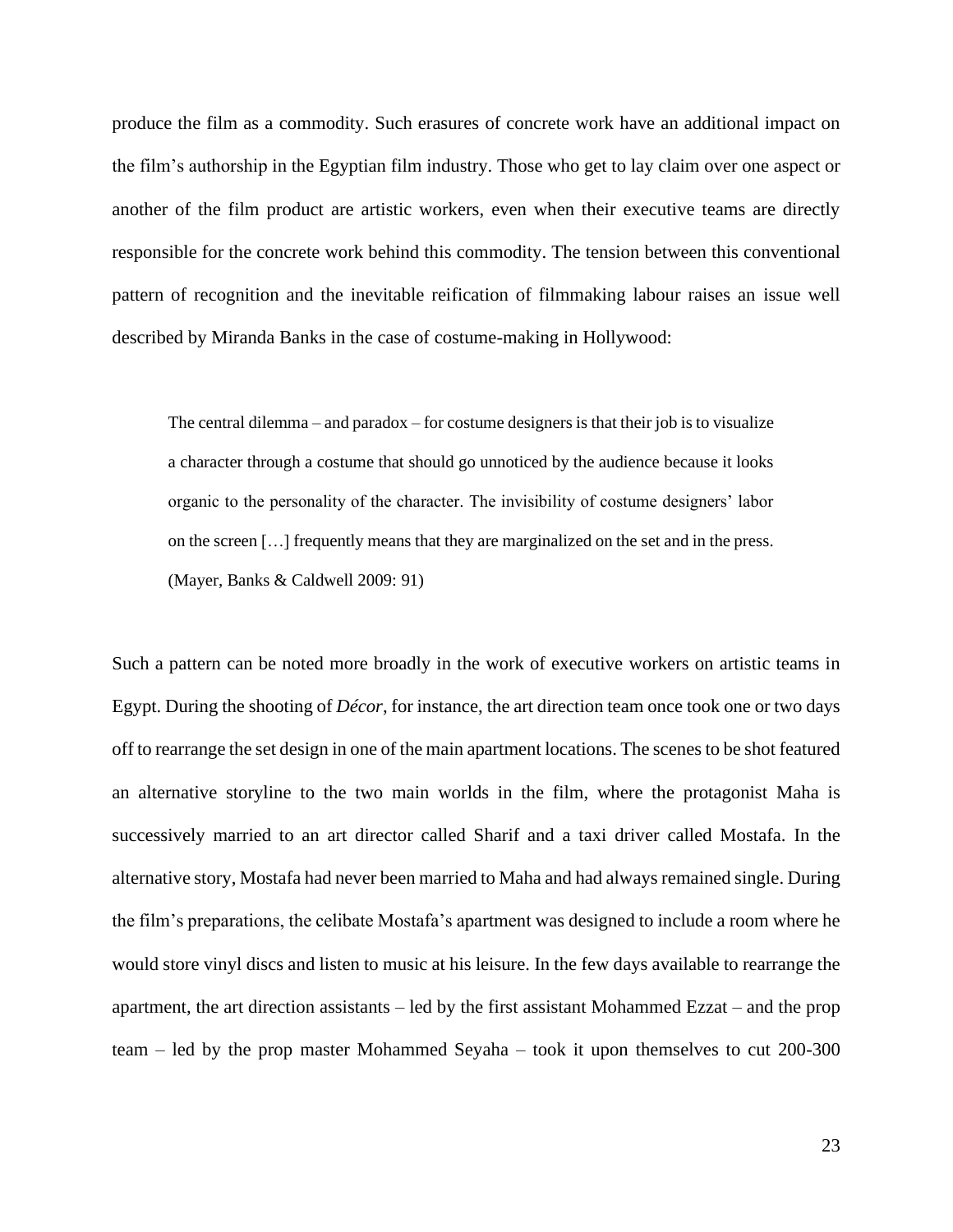cardboard record sleeves to furnish the library, with the expectation that the library would be seen in the film.

On the morning of the shooting day, I saw Ezzat with his assistants and his prop team anxiously arranging the sleeves in the library. Ezzat explained to me that they were a little late in finishing the set on the previous day, so they only managed to make these 200-300 sleeves in seven hours. 'We would've needed 2,000-3,000 to fill the whole library', he lamented. When the artistic crew came to shoot in the room, however, the director Ahmad Abdalla decided to take only one angle in which the library was just partially visible. Thus, all efforts to furnish the library were rendered vain by the director's decision to exclude all angles in which the sleeves could be seen on screen. Ultimately, they did not appear in *Décor*. Ezzat was upset because his props did not appear on camera, although they took two days of work, including a seven-hour stretch where he painstakingly cut these fake sleeves out of cardboard with his team. While Ezzat's (and his team's) concrete work would have been reified by the audio-visual material in any case, the fact that the sleeves did *not* make it into the film's image was especially painful to Ezzat, because his work is only recognized by his peers when it can be seen on screen.

In a reflexive twist, the protagonist in *Décor*, Maha, is faced with similar issues throughout the movie in which she works as an art director. The film's opening scenes show her struggling on the set of a low-brow commercial production where she is pressured to produce low-quality work to save time and money. While builders are laying wallpaper on studio walls, the director asks Maha to finish on very short notice, prompting her to get the builders to quickly paint the surface using an even colour. When she visits the star actress in her lodge, she is not wearing the costume that Maha had assigned, because the actress found it too bland. The director backs up his star when Maha complains about her defiance. *Décor* portrays the fictional art director's dilemma in much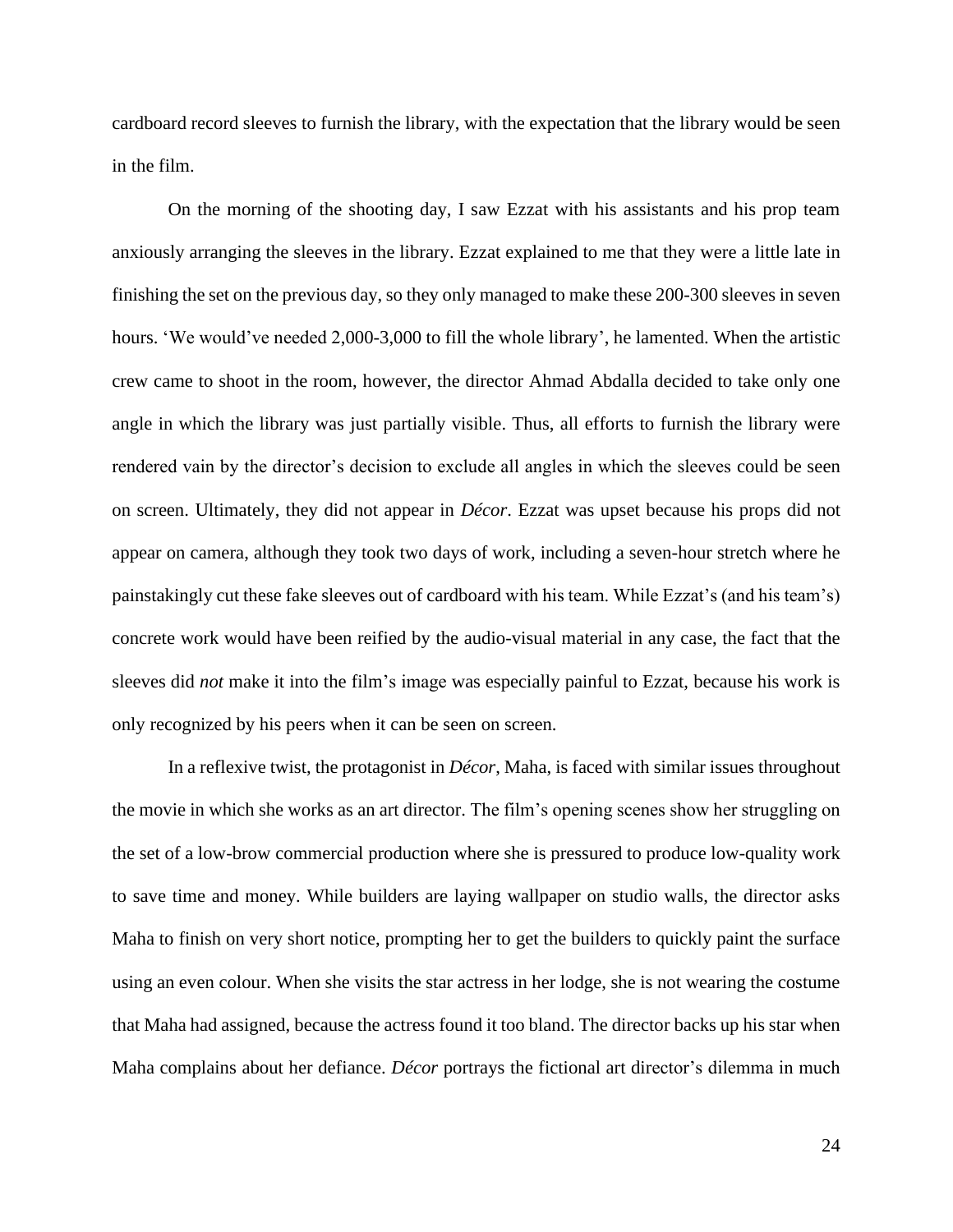the same way as it appeared to the actual art directors and their assistants on *Décor*'s set. On one hand, Maha cares about how her work on the set will appear – visually – in the film; on the other hand, she has no control over what more powerful workers on set will do to ruin her work. While Maha's dilemma is exaggerated for dramatic effect, it is interesting to note that the same tension would occur on the very set of *Décor*.

These examples mark a salient distinction in the recognition of artistic and executive work in film production. This distinction is held by filmmakers themselves, who value concrete work that leaves a visible or audible trace in the film in a different way to the work that does not leave such a trace. The contrast became apparent one day in *Décor*'s preparations, while I sat with the art directors Asem Ali and Nihal Farouk in New Century's office. Suddenly, the line producer Ahmed Farghalli irrupted in the office. He sat right across from Ali and Farouk with his usual smirk. 'We're already over budget', clamoured Farghalli. 'I've kept spending under control by getting 1,000 LE back here and there  $(\ldots)$ , [but] we only have 30,000 LE left for the rest of the movie [based on the initial budget].' Farghalli laid blame on Ali because he wasted 2,000 LE on the kitchen when it was never shot in the end. 'The scenario said we would see the kitchen! (…) It's not my fault [the director] decided to remove the kitchen in his shooting script.' After Farghalli had gone back and forth with Ali, who tried to negotiate more leeway in the ever-tighter budget, Farouk decided to jump in and appeal to Farghalli's sensibility: 'You can bear to have some extra costs on the set because the film will be enhanced by it  $(...)$  do it for the sake of Art! – I don't care about art', answered Farghalli with a large smile. 'I've worked with Mohammed Khan, Khairy Beshara, Atef el-Tayyeb, Radwan el-Kashef, Osama Fawzi [all well-known directors], but no one can name the line producer in those films.' Nihal was embarrassed by Farghalli's point, because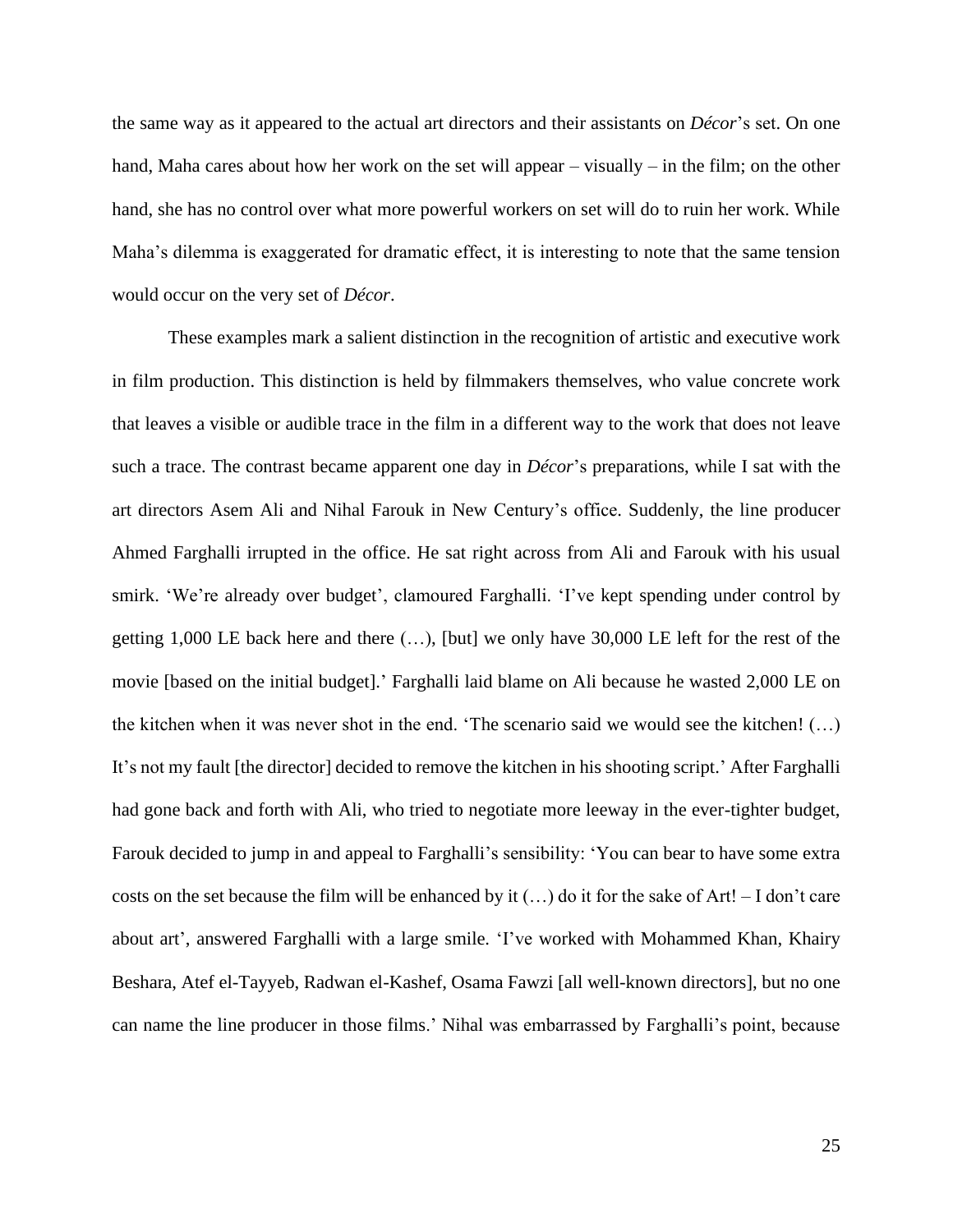she could not name any line producer either. She tried to mumble a response, but Farghalli insisted. 'I'm the line producer in this film. Who will remember it?'

Farghalli's question concluded an allegorical debate between business and art, which was temporarily won by the business side. The art directors were unable to extract a single penny from Farghalli in the conversation's immediate aftermath. However, the interest of this incident lay not so much in the negotiation between Ali, Farouk, and Farghalli – where two regimes of value were invoked – but in Farghalli's justification for refusing to invest more. Following his own logic, since the line producer will not be remembered, he has no interest in improving the movie's artistic quality, especially when this improvement hurts his own interests as a budget watcher. Likewise, since the art directors' work will be seen in the film (through the set that they have designed), they have a greater stake in improving the film's appearance, even if it translates into an additional financial or logistical burden on the production. Farghalli seems to suggest that all his concrete work as a line producer in *Décor* would never be remembered by the public, and it will not be fully appreciated by industry insiders such as Farouk. His best bet to gain recognition among producers is, precisely, as someone who does his job well to keep the budget balanced.

While workers in artistic teams get recognized through their work on some aspect of the image/sound of the film, workers in non-artistic teams (such as production, lighting, set building) only have the film credits to lay some claim to the film's making. The beginning and ending credits stand as the primary token through which all cast and crew members are recognized as part of 'the work' (*el-'amal*, as it is known in the industry's insider language). They are supposed to inscribe the names of all participants to the film's making, and great care is taken in inscribing the right names. On the final shooting days in *Décor*, the production assistant Khaled Labanita ran around the location with a sheet in hand, asking the head of each team and sub-team to write the names of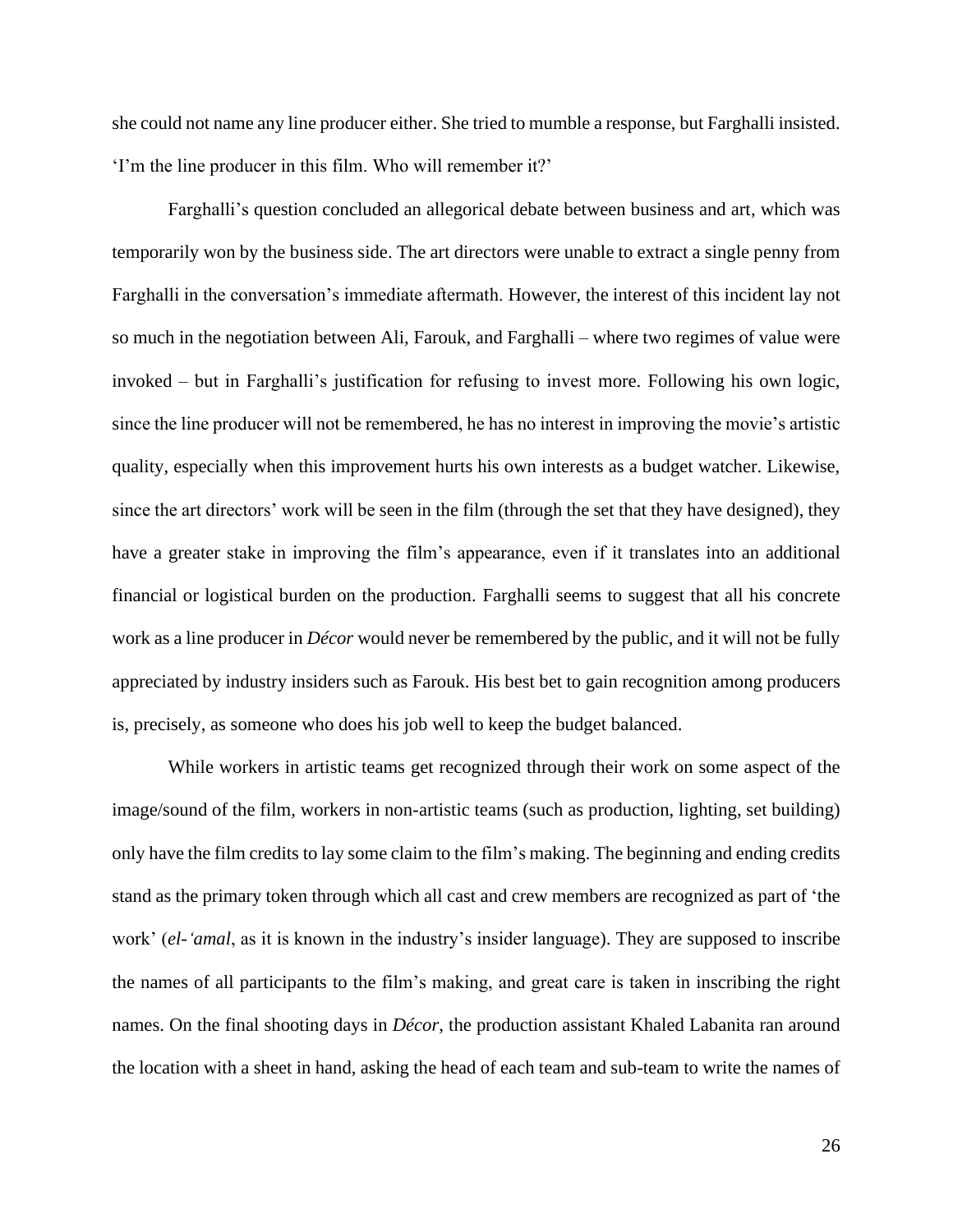those who participated in the film, to ensure that they are all properly credited once the chaos on location dissipates into the cool, silent editing rooms. Crediting is not as straightforward as it seems, however, because some workers are systematically ignored in ending credits – most notably extras and trainees. Those workers who only briefly intervene in the production process can be ignored or willingly excluded from the credits as well.

Not only is getting credited a struggle in some cases, but the very job titles chosen on credits are contested and manipulated. One night, while sitting with the production crew in *Décor* waiting outside the studio, Labanita joked that he wanted to be credited as the 'production manager #3' in the TV series where his immediate superior Ahmad Abdallah Abdel Halim had an upcoming gig. The surrounding crew laughed at the idea, but Abdel Halim took it as an occasion to say that these titles are a bit ambiguous. According to him, there are only three real production positions: the line producer, the production manager, and the assistants. Looking into film credits, however, one can notice more middling job titles: 'production supervision' (*edaret entag*) between the production manager and other assistants; 'production assistants' (*mosa'ed entag*) and 'executing assistants' (*monaffez entag*) to distinguish among all workers underneath the production manager. Labanita's joke turned out to reveal the contest through which subordinate crew members seek greater recognition by adopting impressive titles in credits. 'I wouldn't even take you as production manager #5!' Abdel Halim joked back to Labanita. Job titles might vary, but hierarchical rankings remain stable and known within a given team. 'These titles are important for credits, [not] on the ground', as the line producer Ahmed Farghalli summarized on another occasion.

Although credits are not always taken seriously by film audiences as they dash across the screen, they are a most serious matter among industry insiders. Farghalli is an extreme example. Once, he was watching a movie in which he had worked in a theatre. When the ending credits

27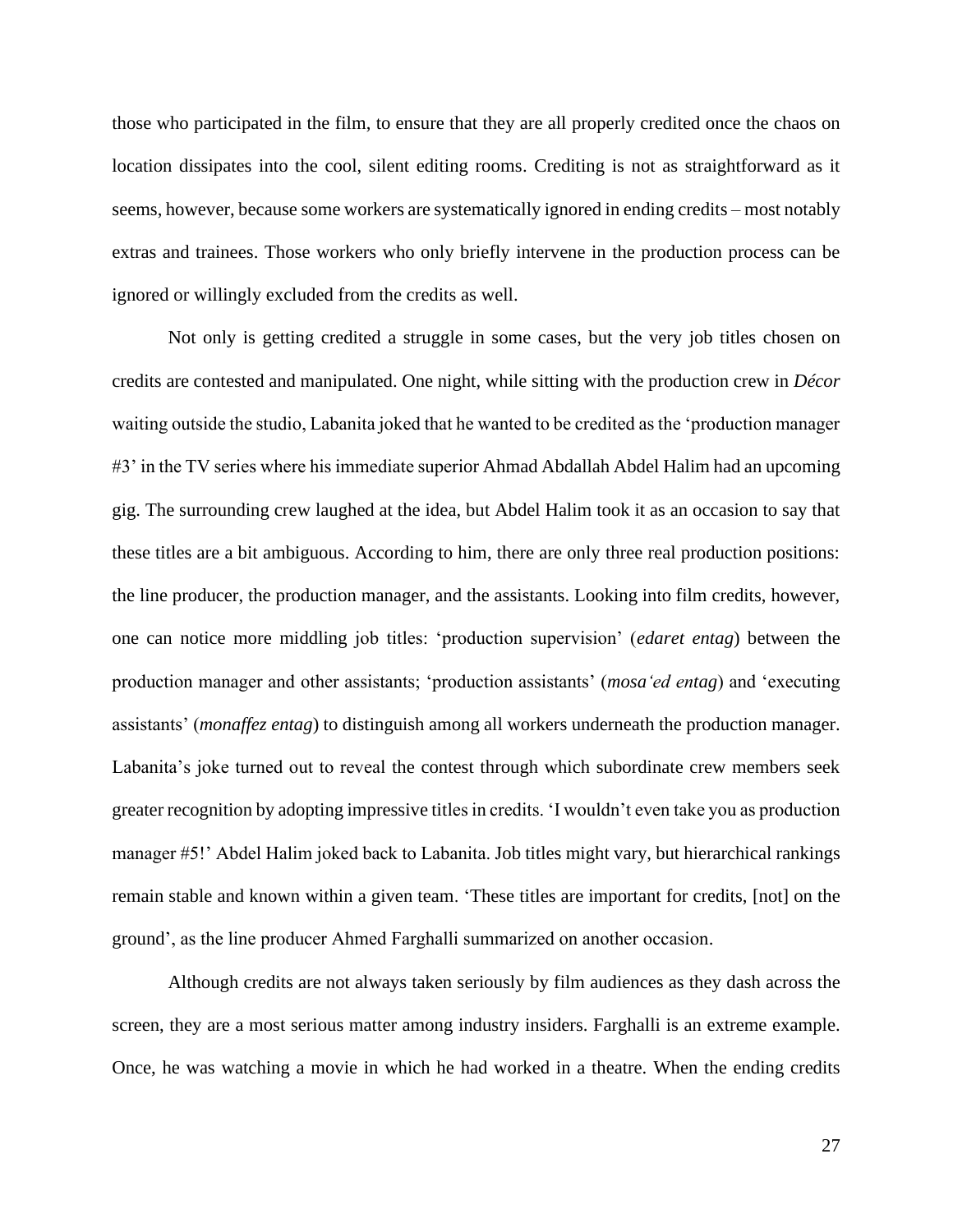appeared, the projectionist shut off the film while moviegoers were slowly heading out. Enraged, Farghalli went up to the projectionist and forced him to replay the whole credits, which he watched on his own, in the empty room, to his great satisfaction. 'If I don't respect my work, it won't respect me', he declared emphatically. While Farghalli felt a strong connection to his projects, I know several executive crew members who have no interest in watching the films that they make. This may be a matter of taste, because crew members may not like the films in which they work, but my sense is that this lack of interest – just like Farghalli's indifference to artistic considerations in *Décor* – is compounded by reification. Concrete effort expended in filmmaking is serially erased throughout the filmmaking process and in the projected film, which comes to seem distant to the very workers who made it.

Credits are still a kind of signature, and workers take great pride in having their names included on them. In the industry's labour market, being credited guarantees that workers have a stake in a tangible product to establish their reputation, which is indispensable to securing more contracts. Irrespective of whether their concrete work leaves a visible or audible trace on screen, being credited in the film commodity is an important currency within the industry's precarious labour market. Yet executive workers also take pride in their concrete work, and it is common to see them reminisce about the 'good work' that they have done in the past. These reminiscences have little to do with the film product itself, but with the experiences built while working on previous productions, some of which are remembered with more fondness than others irrespective of how the film commodity itself fares – whether it becomes a success or not, or whether it is even finished. Workers who are otherwise unrecognized by non-insiders to the industry tend to lay ownership on 'their work' in this manner, even though the nature of this work varies according to their specific craft and is, by definition, reified.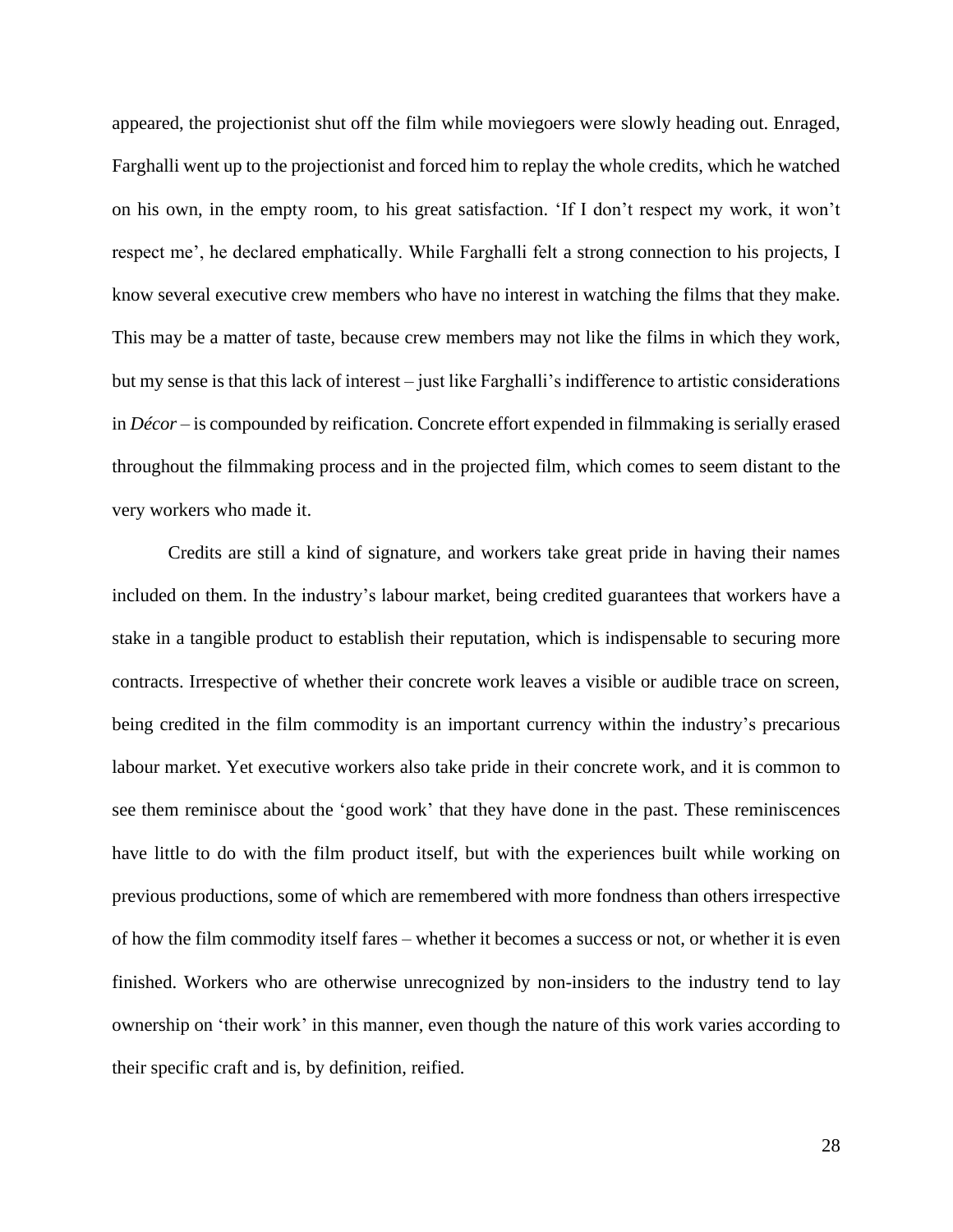# Conclusion

What I have described as 'reification' – the erasure of concrete work by workers situated in different phases of a complex production process via mediating objects – is a central aspect of filmmaking. While this article has detailed the workings of reification in the case of Egyptian film production, this case can speak to different media industries across the globe. The ethnographic record shows that the concrete work of executive workers – workers who have no formal control over the media product's content – has rarely been recognized except in scholarly accounts. This recognition is uneven, however, and it is insufficient to explain why there is any difference at all between workers who have a say over content and workers who have no say. I have argued that this hierarchical distinction is reproduced in the daily work of filmmakers through the reification of concrete work – of scouting work by the director, of lighting work by the cinematographer, of on-set work by the editor. What remains in each case is a mediating object – the scouting picture, the audio-visual material, the cut – which materializes concrete work from earlier stages. This successive erasure produces a commodity whose authorship is attributed to specific workers, while most leave a small trace of their involvement in the credits. What remains after reification, in short, is appropriated by artistic workers as being their own, even if it is the product of a collective effort.

The anthropologist's ethical imperative, here, is not just to reveal in ethnographic writing the 'invisible' labour behind film production. This revelation, as I have argued, tends to ignore the ways in which an already uneven industry distributes visibility and invisibility to different workers according to their hierarchical status. The sheer complexity of film production, extending over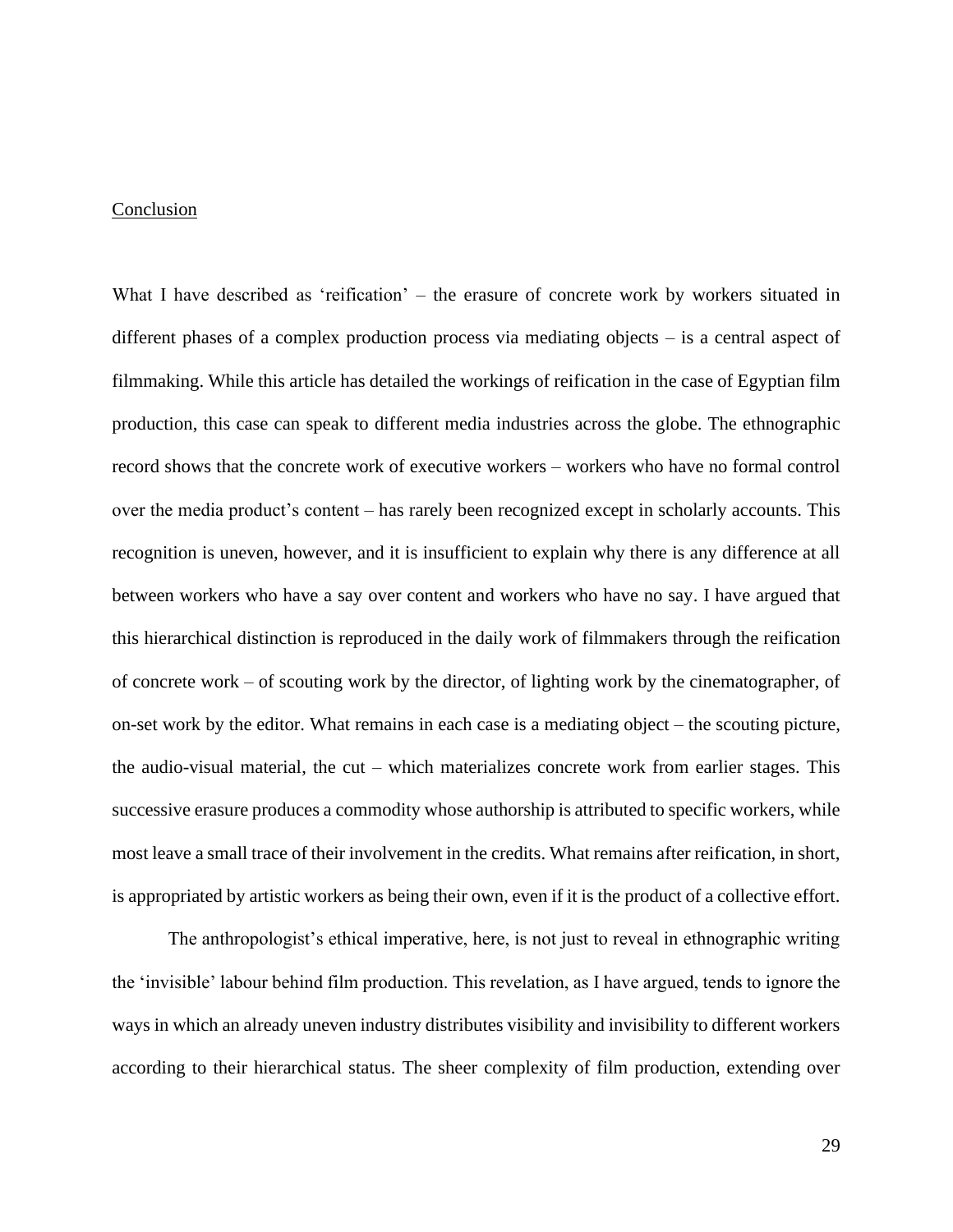months or years in successive production stages, can explain why reification is unavoidable. Since concrete work is always ready to be erased throughout the filmmaking process, acts of revelation in writing cannot undo this erasure. Rather, an ethnographic attention to reification can better acknowledge the systematic relationship between the erasure of concrete work and the creation of a film commodity benefitting a specific subset of workers. There is no 'un-reified' form of film production to contrast with a reified one, as though all concrete work invested in film production could be revealed in each stage of filmmaking; or as though a film commodity could reveal all the traces of its own making. My suggestion is that the commodity status of the film product is only possible because it reifies concrete work in such a way that only a few workers can lay claim to its authorship and, by extension, can accrue most financial and reputational rewards from it.

#### Note

This research has been funded by a Social Sciences and Humanities Research Council of Canada (SSHRC) Doctoral Award as well as a School of Anthropology and Museum Ethnography (SAME) Grant at the University of Oxford. The initial impetus behind this article was given by Yasmin Moll's kind invitation to speak at the 2014 American Ethnological Society spring conference. This paper became a section in my doctoral thesis, which benefitted from successive readings by Jessica Winegar, Marcus Banks, Walter Armbrust, Zuzanna Olszewska, Stephen P. Hughes, Walid El Khachab, and May Telmissany. Lola Martinez and Iza Kavedžija gave me the opportunity to refine my thoughts about reification in a panel at the 2018 Association of Social Anthropologists conference. The article's final shape was much improved by the generous reading of Susan MacDougall, Elizabeth Hallam, and two very helpful reviewers at the *JRAI*. My uncle Khaled Telmissany, an on-set photographer whose work has often been forgotten like many film workers in Cairo, passed away while I was revising the manuscript. This article is dedicated to his memory.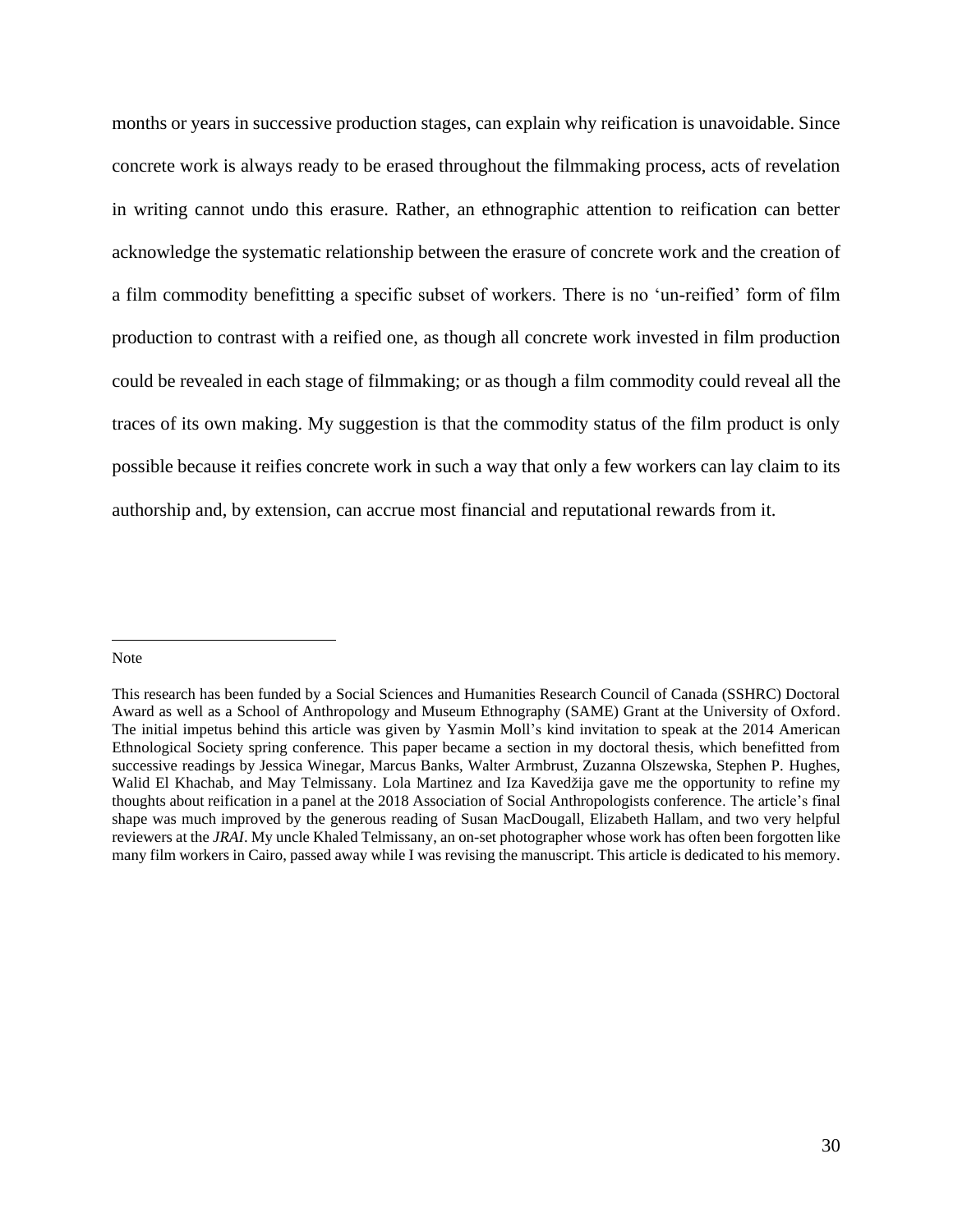# **Bibliography**

Banks, M., Conor, B. & V. Mayer, eds. 2016. Production Studies, the Sequel! Cultural Studies of Global Media Industries. Abingdon & New York: Routledge

Baudry, J. L. 1975. Le Dispositif: Approches métapsychologiques de l'impression de réalité. Communications 23, 56-72.

Bear, L. 2014. Doubt, conflict, mediation: The anthropology of modern time. Journal of the Royal Anthropological Institute N.S., 3-30.

Berger, P. & T. Luckmann. 1967. The Social Construction of Reality: A Treatise in the Sociology of Knowledge. London: Penguin Books.

Berger, P. & S. Pullberg. 1965. Reification and the Sociological Critique of Consciousness. History and Theory 4, 196-211.

Bishara, A. 2013. Back Stories: U.S. News Production and Palestinian Politics. Stanford: Stanford University Press.

Caldwell, J. T. 2008. Production Culture: Industrial Reflexivity and Critical Practice in Film and Television. Durham & London: Duke University Press.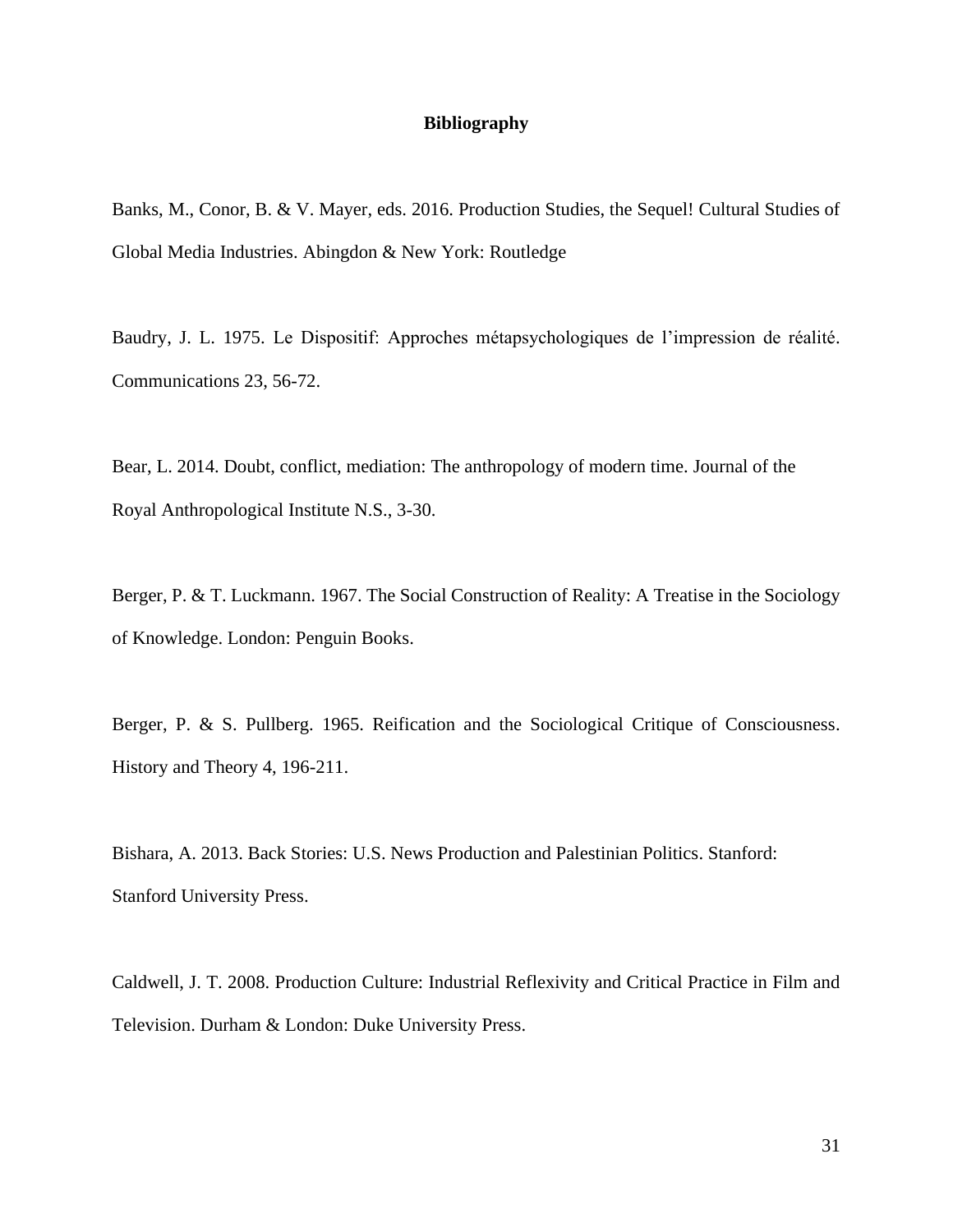Curtin, M. & K. Sanson, eds. 2017. Voices of Labor: Creativity, Craft, and Conflict in Global Hollywood. Berkeley: University of California Press

Curtin, M. & K. Sanson, eds. 2016. Precarious Creativity: Global Media, Local Labor. Oakland: University of California Press

Darré, Y. 2006. Esquisse d'une sociologie du cinéma. Actes de la recherche en sciences sociales 1, 122-136.

Dilley, R. 2004. The Visibility and Invisibility of Production Among Senegales Craftsmen. Journal of the Royal Anthropological Institute NS10, 797-813.

Epstein, J. 1946. L'Intelligence d'une machine. Paris: Éditions Jacques Melot.

Feenberg, A. 2015. Lukács' Theory of Reification and Contemporary Social Movements. Rethinking Marxism 27 (4), 490-507.

Gabel, J. 1962. La Fausse conscience: Essai sur la réification. Paris: Éditions de Minuit.

Ganti, T. 2012. Producing Bollywood: Inside the Contemporary Hindi Film Industry. Durham & London: Duke University Press.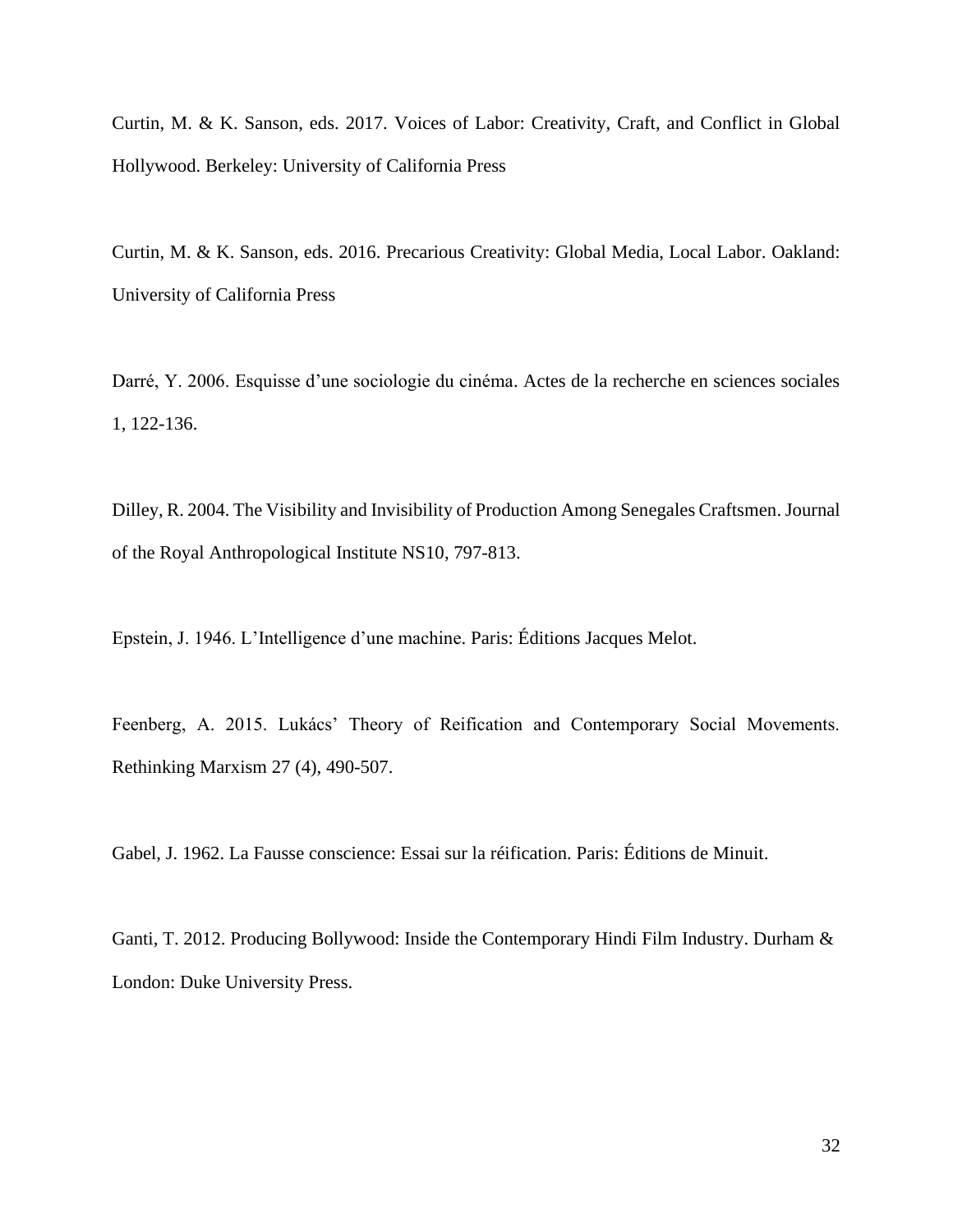Gell, A. 1999. Strathernograms, or, The Semiotics of Mixed Metaphors. In The Art of Anthropology: Essays and Diagrams, 29-75. London: The Athlone Press (LSE Monographs on Social Anthropology).

Goldmann, L. 1959. Recherches dialectiques. Paris: Gallimard.

Grimaud, E. 2003. Bollywood Film Studio, ou Comment les films se font à Bombay. Paris: CNRS Éditions.

Gürsel, Z. D. 2016. Image Brokers: Visualizing World News in the Age of Digital Circulation. Berkeley: University of California Press.

Harvey, P. & C. Krohn-Hansen. 2018. Introduction. Dislocating Labour: Anthropological reconfigurations. Journal of the Royal Anthropological Institute N.S., 10-28.

Hesmondhalgh, D. & S. Baker. 2013. Creative Labour: Media Work in Three Cultural Industries. London: Routledge.

Hoek, L. 2016. Revelations in the Anthropology of Cinema. Anthropology of this Century 16. (available online: [http://aotcpress.com/articles/revelations-anthropology-cinema/\)](http://aotcpress.com/articles/revelations-anthropology-cinema/).

- 2014. Cut-Pieces: Celluloid Obscenity and Popular Cinema in Bangladesh. New York: Columbia University Press.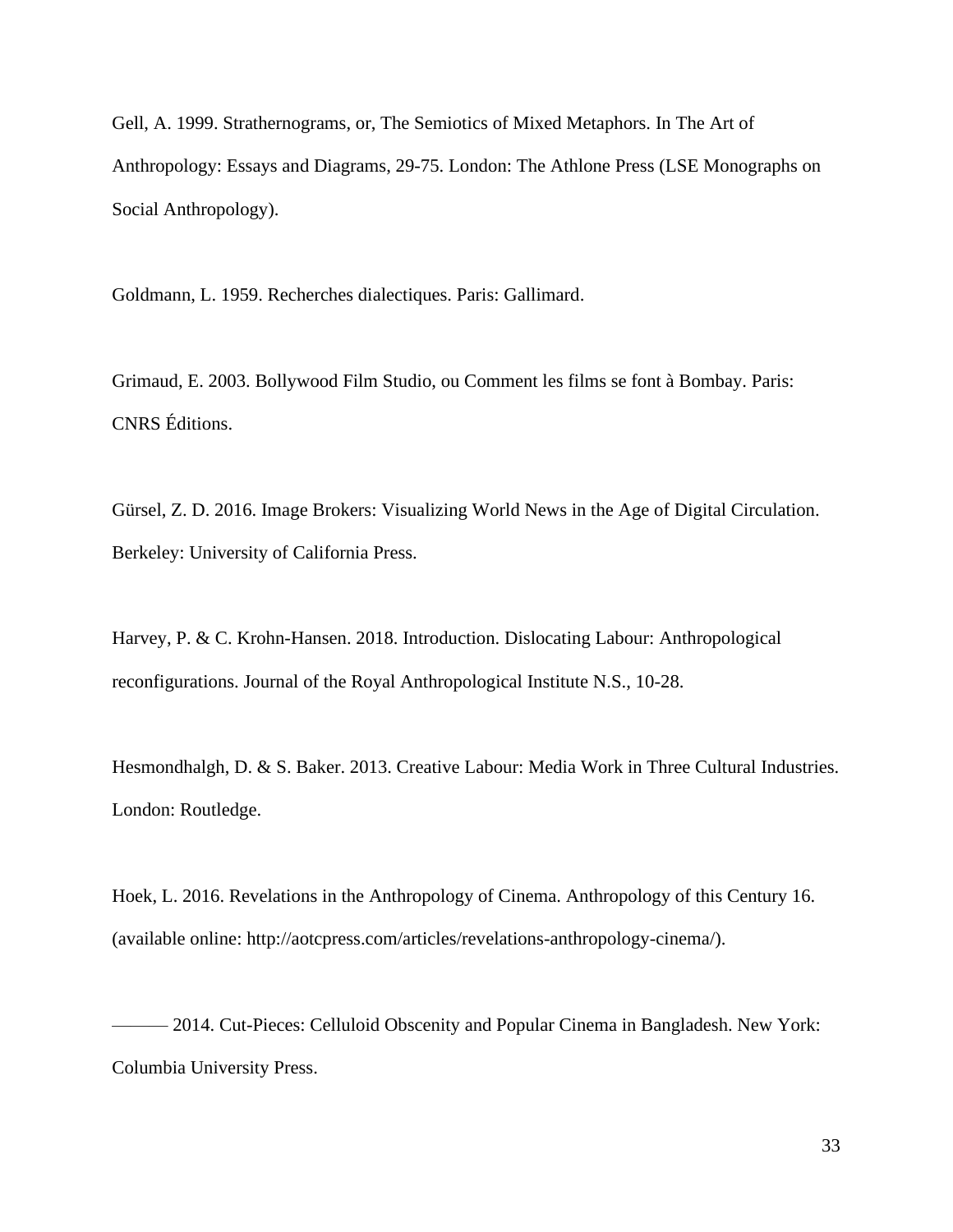Honneth, A. 2008. Reification: A New Look at an Old Idea. Oxford: Oxford University Press.

Latour, B. 2000. The Berlin Key or How To Do Words With Things. In Matter, Materiality and Modern Culture (ed.) Paul Graves-Brown, 10–21. London: Routledge.

Lukács, G. 2020. Invisibility by Design: Women and Labor in Japan's Digital Economy. Durham: Duke University Press.

Lukács, G. 1971 [1923]. History and Class Consciousness: Studies in Marxist Dialectics. Cambridge: The MIT Press.

Martin, S.J. 2016. Haunted: An Ethnography of the Hollywood and Hong Kong Media Industries. Oxford: Oxford University Press.

Mayer, V. 2011. Below the Line: Producers and Production Studies in the New Television Economy. Durham: Duke University Press.

Mayer, V., Banks, M. J. & J. T. Caldwell, eds. 2009. Production Studies: Cultural Studies of Media Industries. New York & London: Routledge

Metz, C. 1982. Psychoanalysis and Cinema: The Imaginary Signifier. London: Macmillan.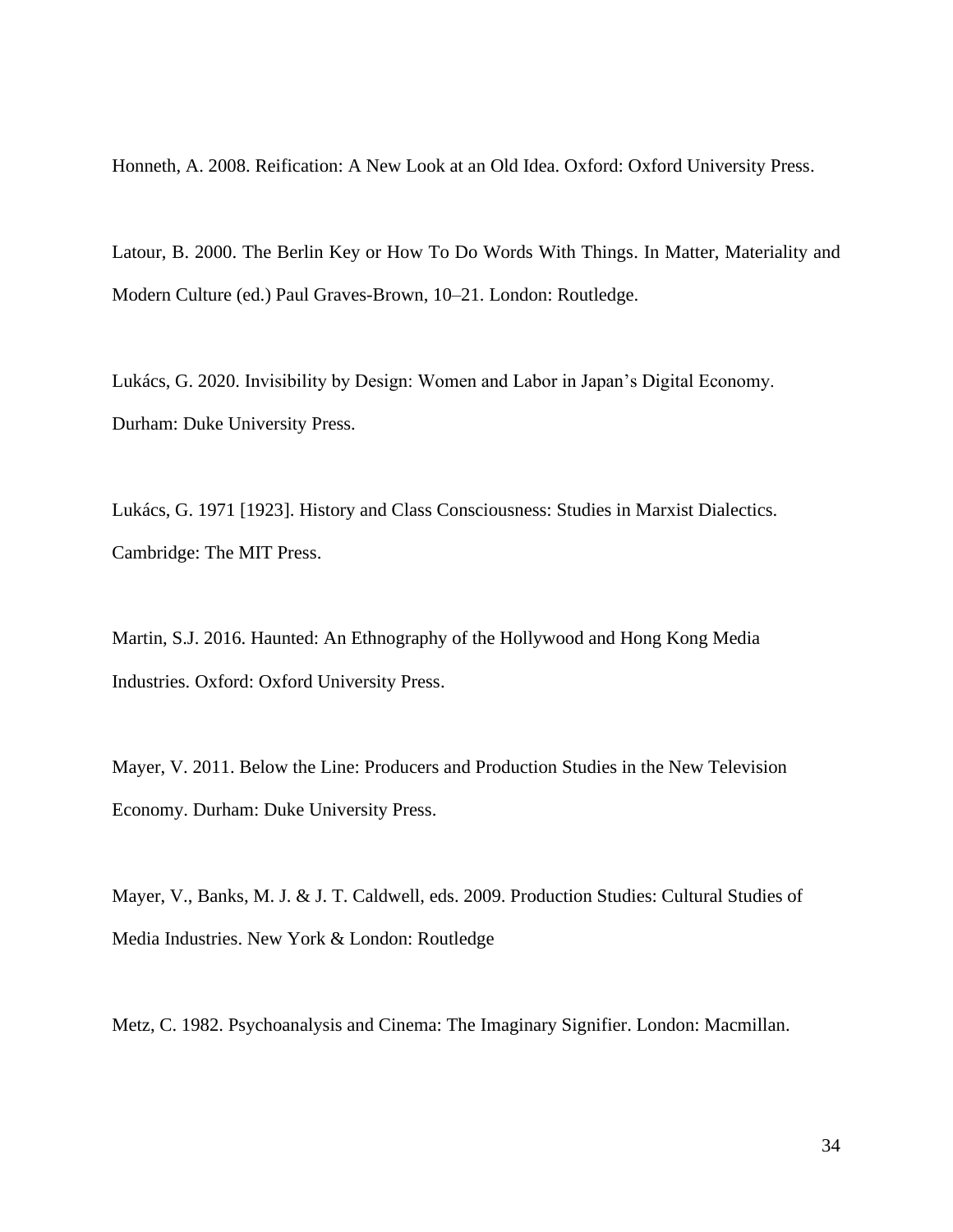Meyer, B. 2015. Sensational Movies: Video, Vision, and Christianity in Ghana. Berkeley: University of California Press.

Morin, E. 1957. Le Cinéma, ou l'homme imaginaire. Paris: Les Éditions de Minuit.

Pandian, A. 2015. Reel World: An Anthropology of Creation. Durham: Duke University Press.

Powdermaker, H. 1950. Hollywood, the Dream Factory: An Anthropologist Looks at the Movie-Makers. Boston: Little & Brown.

Said, E.W. 1983. Traveling Theory. In The World, the Text and the Critic, 226-247. Cambridge (MA): Harvard University Press

Silva, S. 2013. Reification and Fetishism: Processes of Transformation. Theory, Culture, and Society 30, 79-98.

Taussig, M. 1980a. The Devil and Commodity Fetishism in South America. Chapel Hill: The University of North Carolina Press.

——— 1980b. Reification and the Consciousness of the Patient. Social Science and Medicine 14, 3-13.